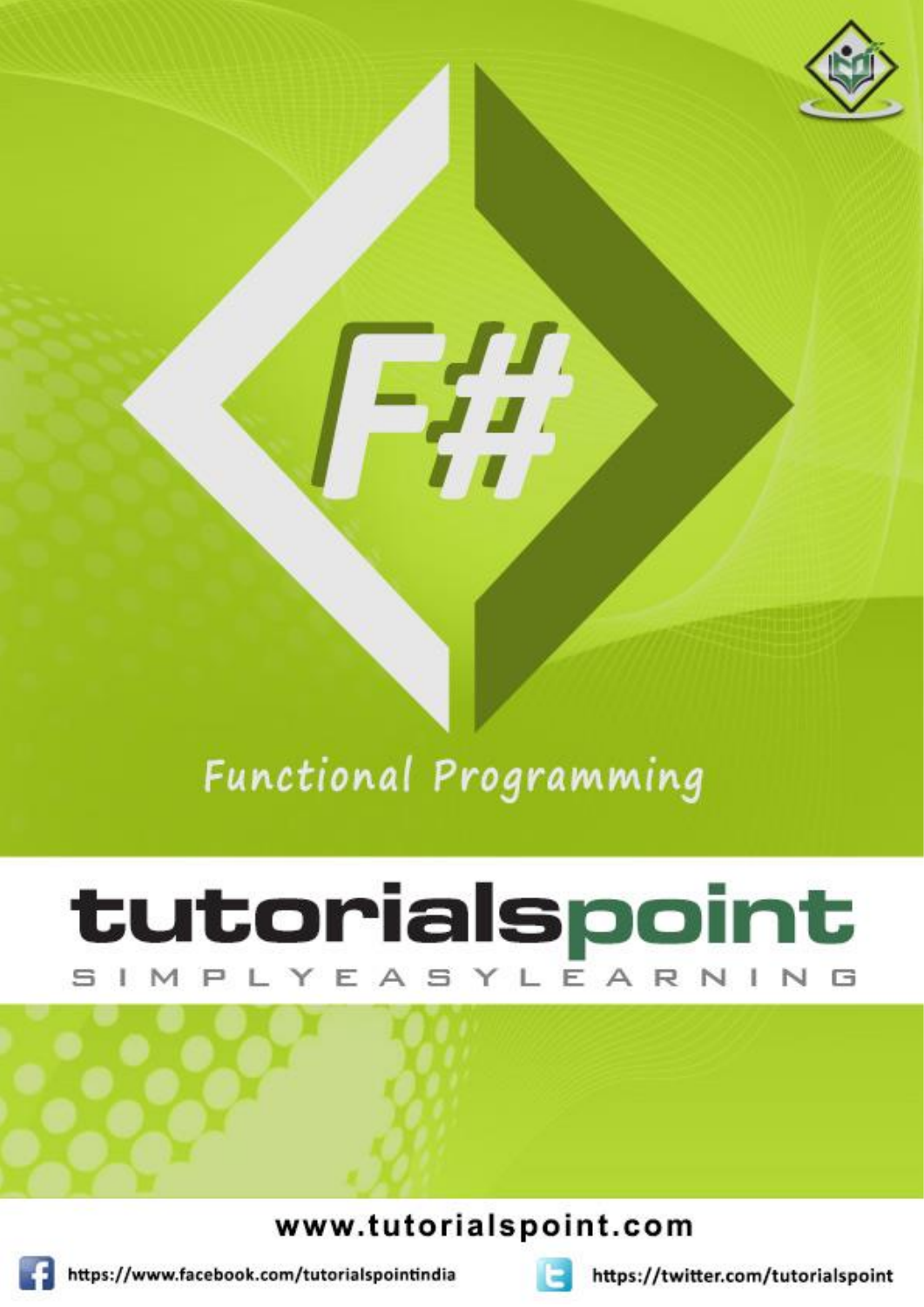## **About the Tutorial**

F# helps you in the daily development of the mainstream commercial business software. This tutorial provides a brief knowledge about F# and its features, and also provides the various structures and syntaxes of its methods and functions.

### **Audience**

This tutorial has been designed for beginners in  $F#$ , providing the basic to advanced concepts of the subject.

### **Prerequisites**

Before starting this tutorial you should be aware of the basic understanding of Functional Programming, C# and .Net.

## **Copyright & Disclaimer**

Copyright 2015 by Tutorials Point (I) Pvt. Ltd.

All the content and graphics published in this e-book are the property of Tutorials Point (I) Pvt. Ltd. The user of this e-book is prohibited to reuse, retain, copy, distribute or republish any contents or a part of contents of this e-book in any manner without written consent of the publisher.

We strive to update the contents of our website and tutorials as timely and as precisely as possible, however, the contents may contain inaccuracies or errors. Tutorials Point (I) Pvt. Ltd. provides no guarantee regarding the accuracy, timeliness or completeness of our website or its contents including this tutorial. If you discover any errors on our website or in this tutorial, please notify us at [contact@tutorialspoint.com](mailto:contact@tutorialspoint.com)

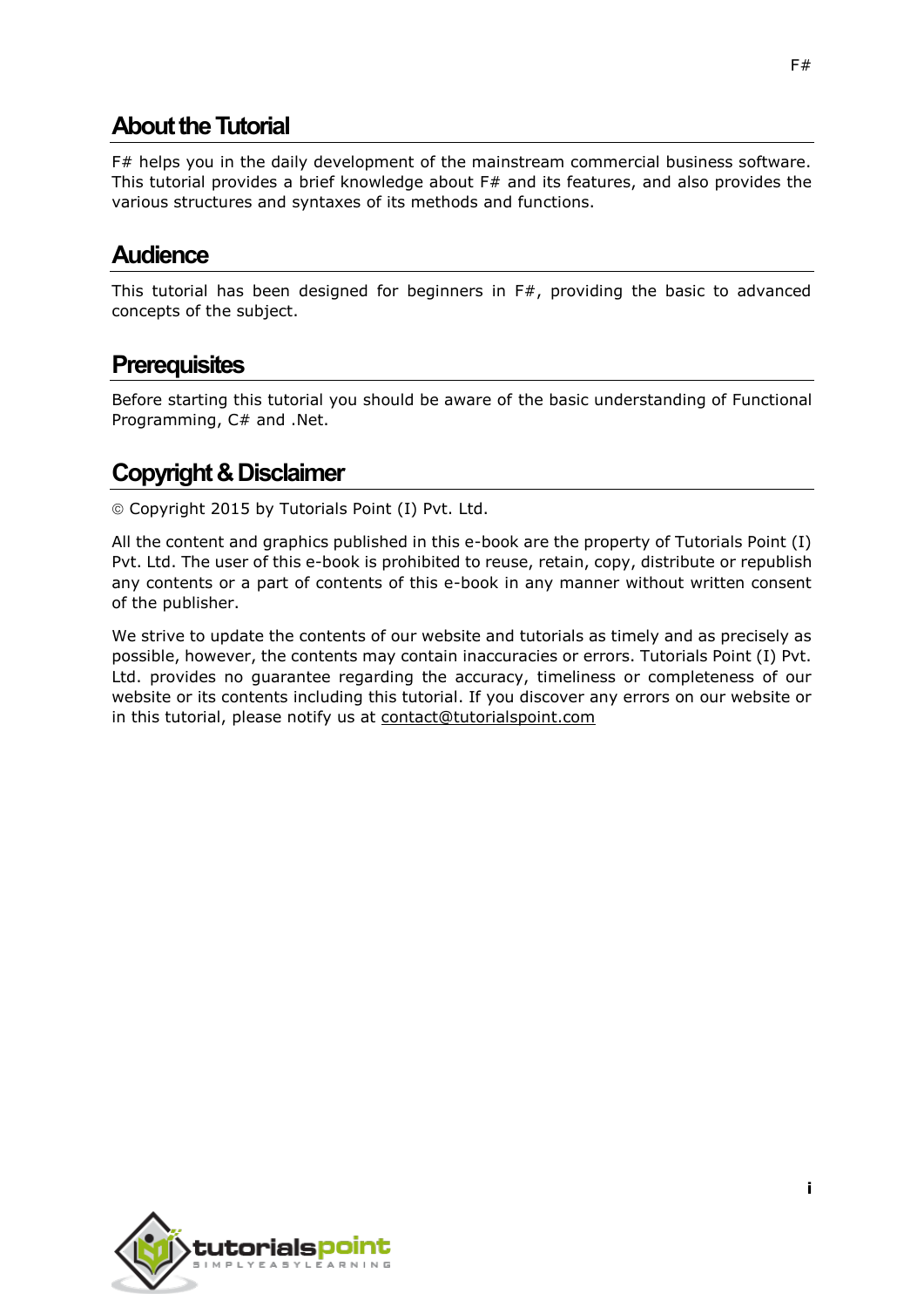## **Table of Contents**

| $\mathbf{1}$ . |                                                          |
|----------------|----------------------------------------------------------|
|                |                                                          |
|                |                                                          |
|                |                                                          |
| 2.             |                                                          |
|                |                                                          |
|                |                                                          |
| 3.             |                                                          |
| $\mathbf{A}$   |                                                          |
|                |                                                          |
|                |                                                          |
|                | A Basic Program and Application Entry Point in F#<br>.11 |
| 5.             |                                                          |
|                |                                                          |
|                |                                                          |
|                |                                                          |
|                |                                                          |
| 6.             |                                                          |
|                |                                                          |



ii.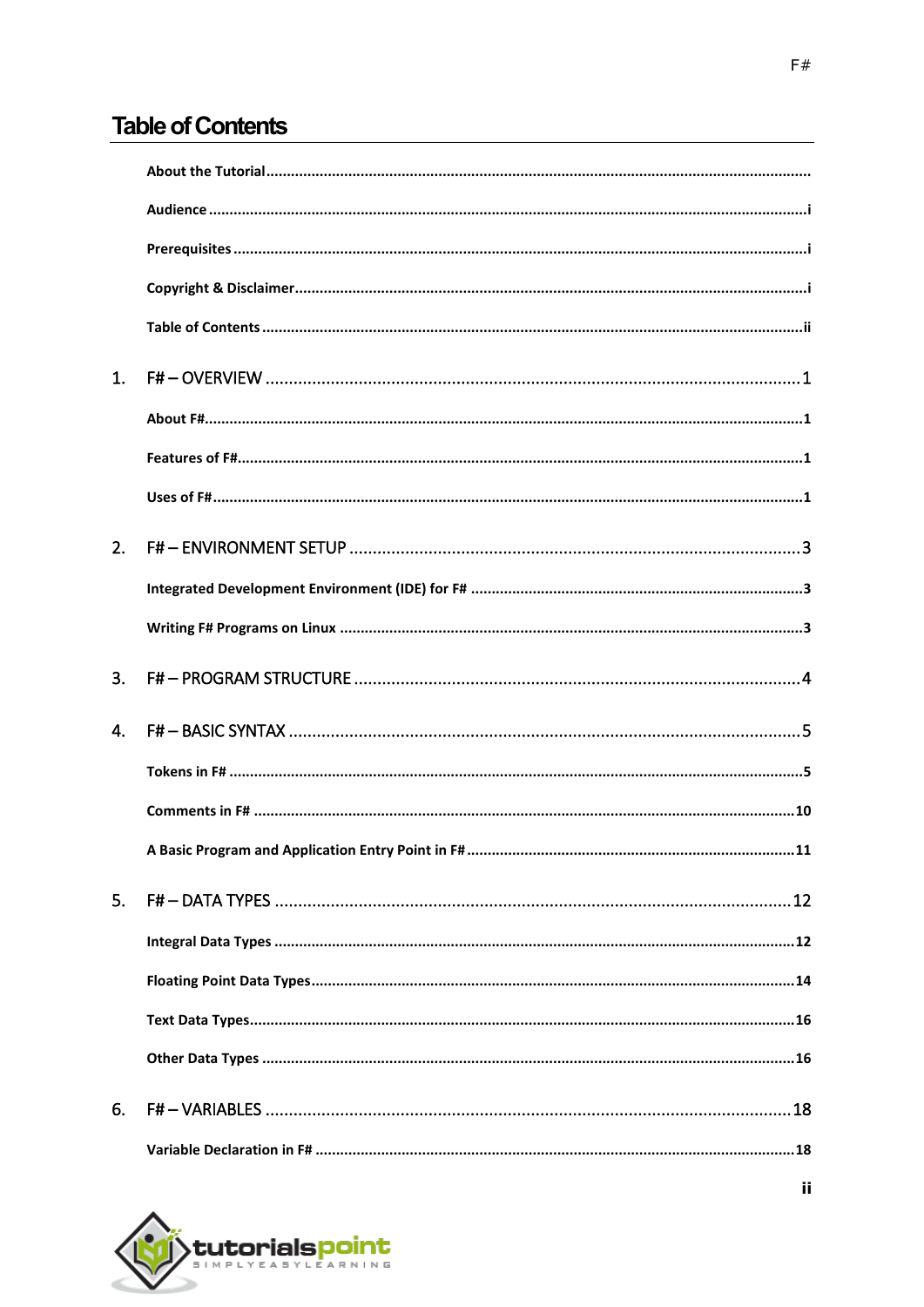| 7.             |     |
|----------------|-----|
|                |     |
|                |     |
|                |     |
|                |     |
|                |     |
| 8.             |     |
|                |     |
|                |     |
|                |     |
|                |     |
| 9 <sub>1</sub> |     |
|                |     |
|                |     |
|                |     |
|                |     |
|                |     |
|                |     |
|                |     |
|                |     |
|                |     |
|                |     |
|                |     |
|                | iii |

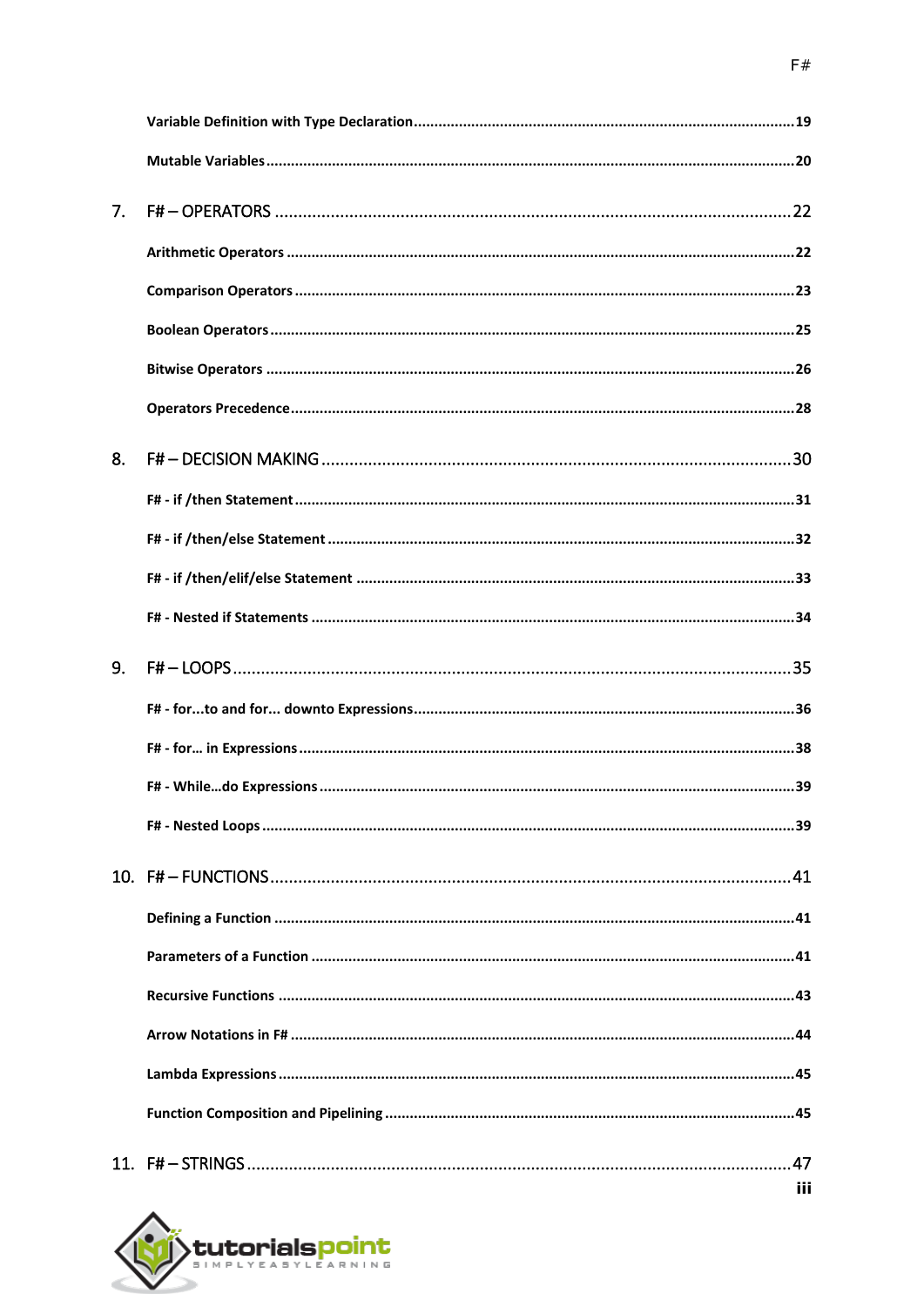

iv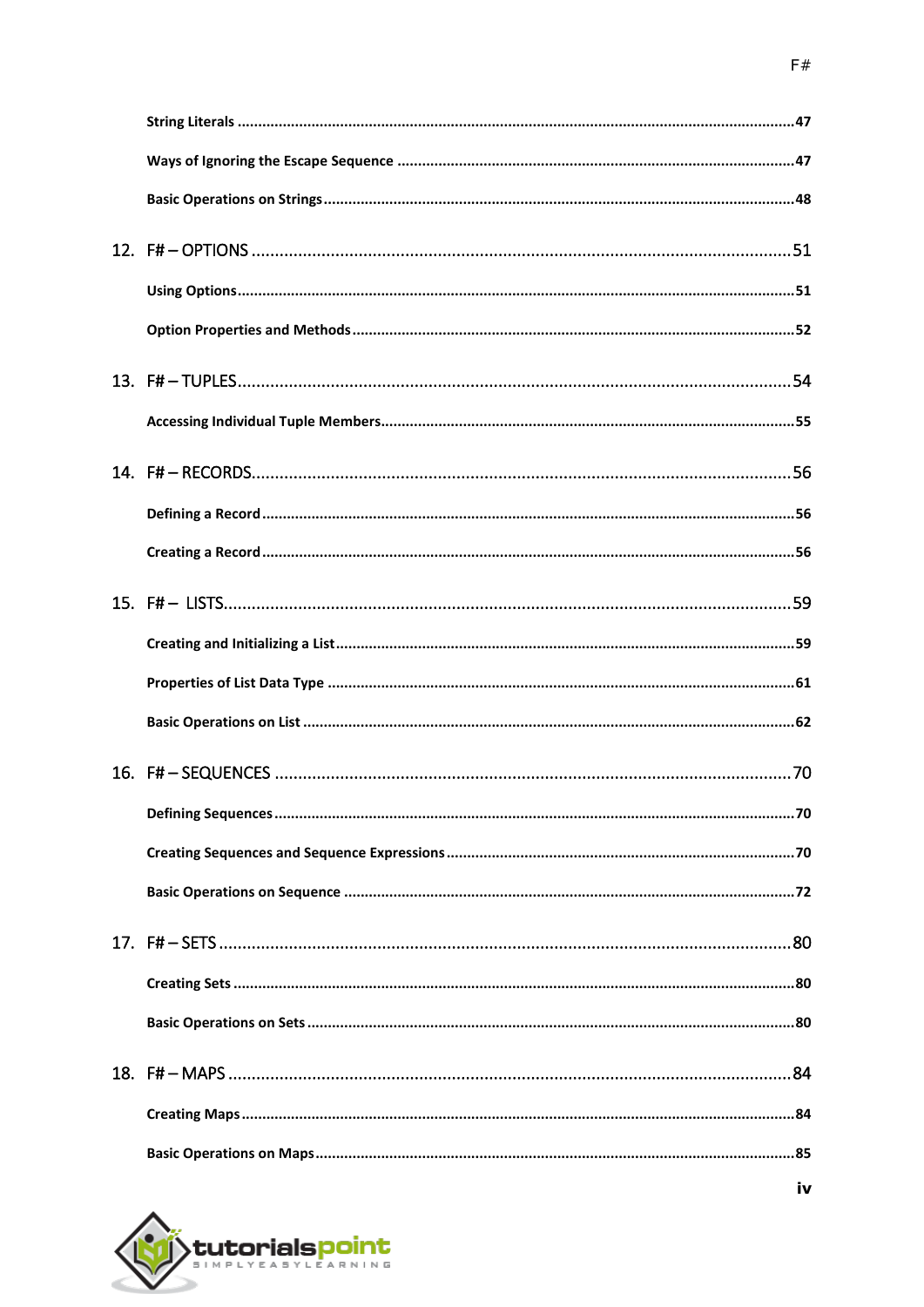

 $\mathbf{v}$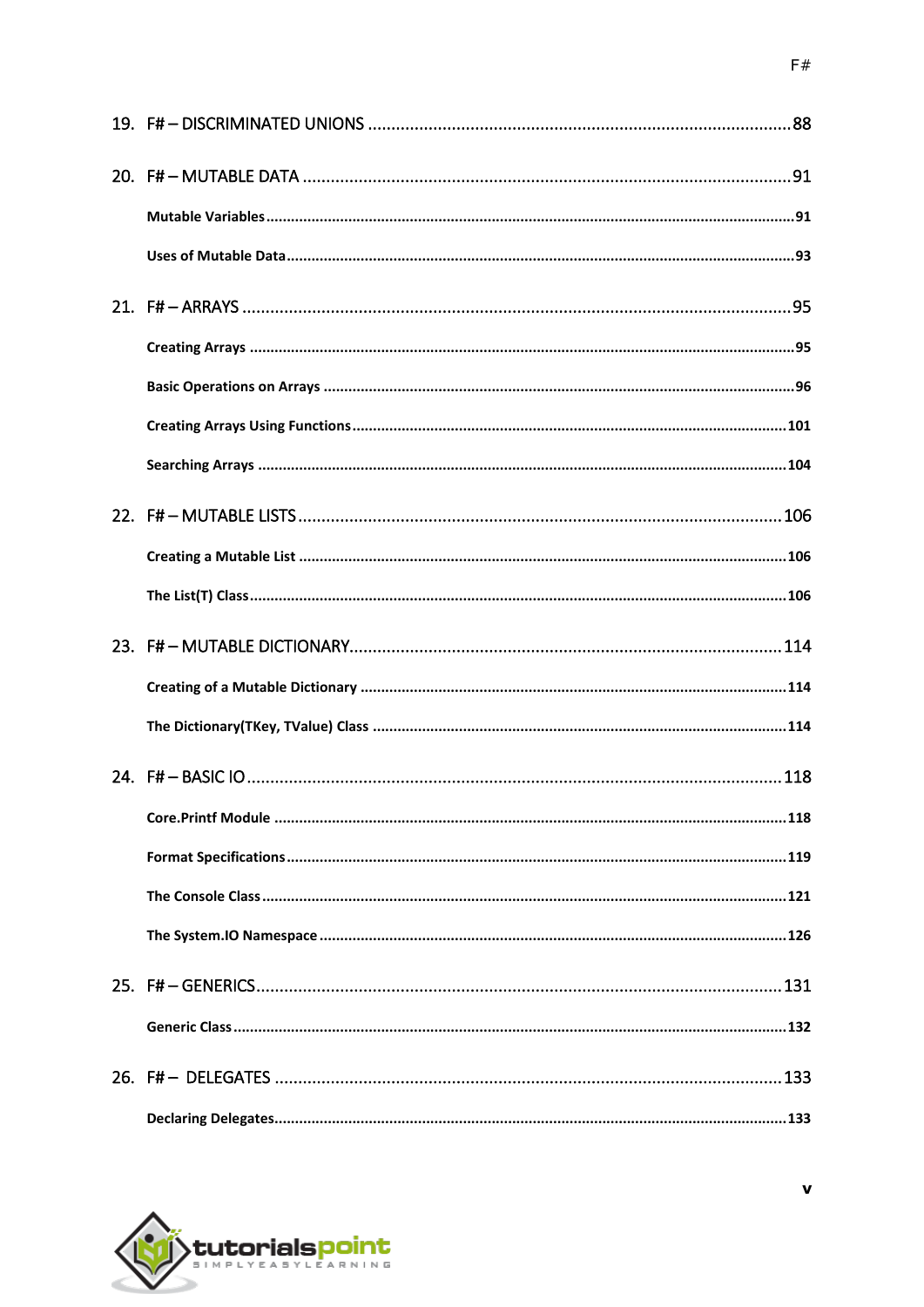

vi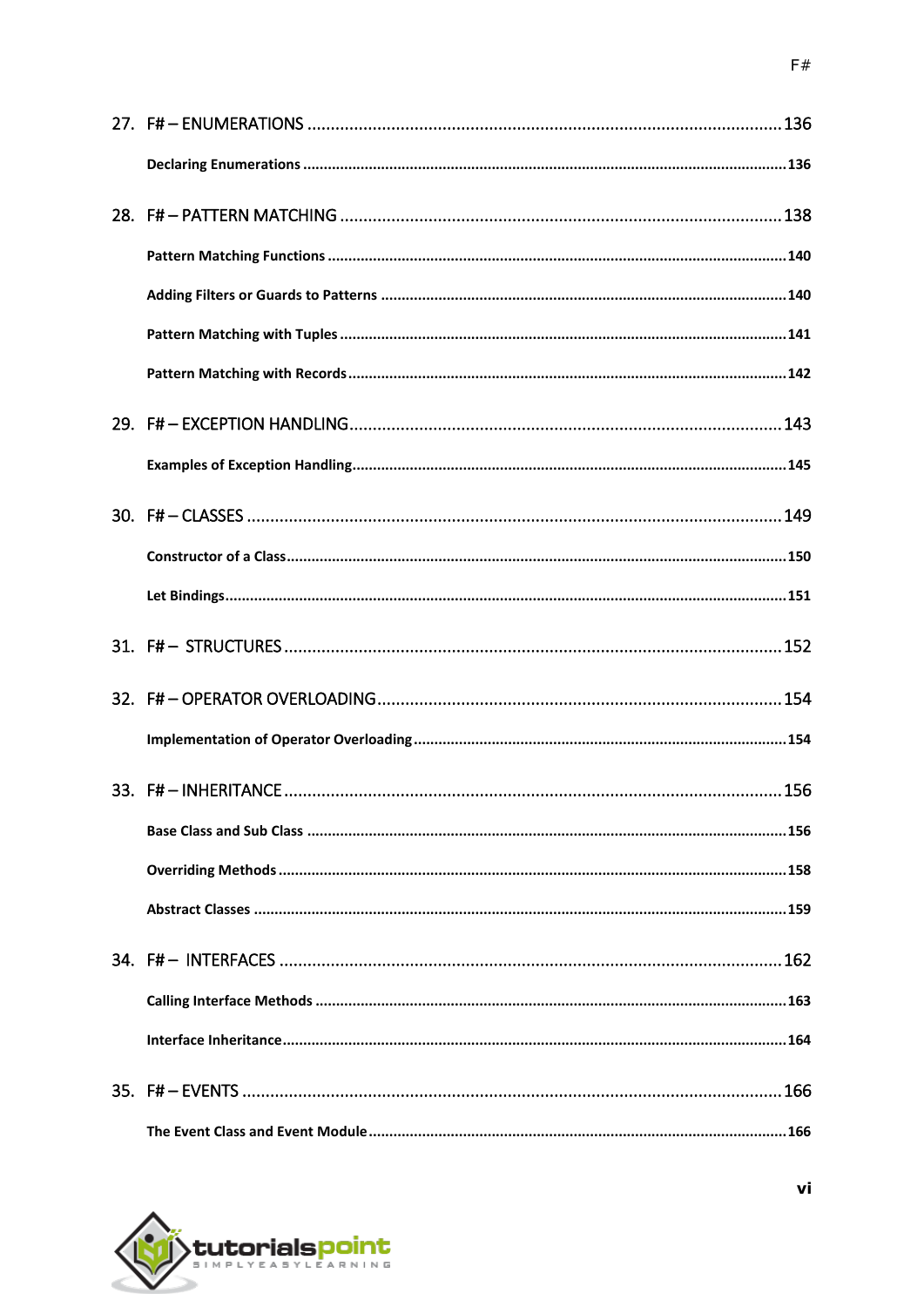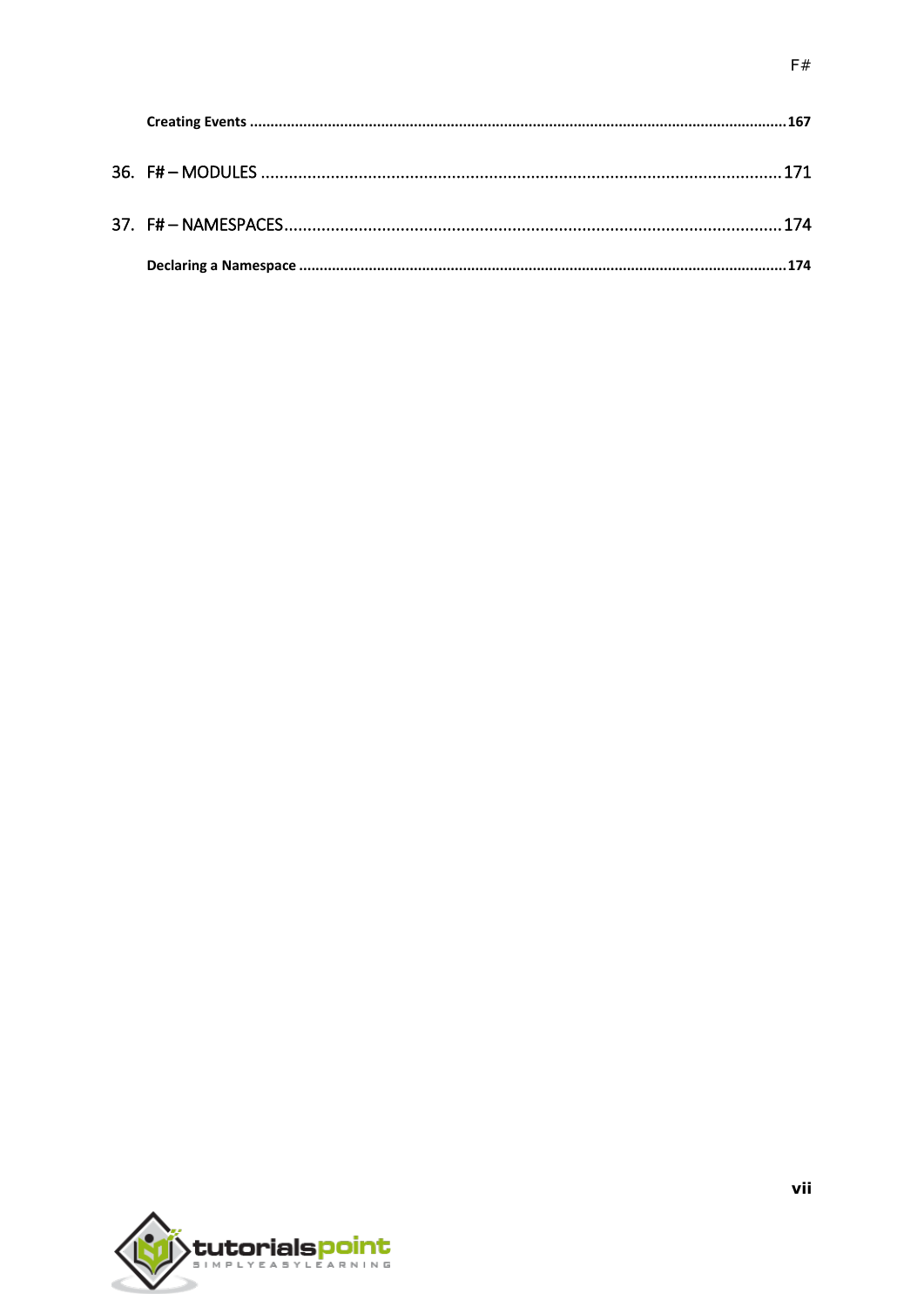## **1. F# – Overview**

F# is a functional programming language. To understand F# constructs, you need to read a couple of lines about the programming paradigm named **Functional Programming**.

Functional programming treats computer programs as mathematical functions. In functional programming, the focus would be on constants and functions, instead of variables and states. Because functions and constants are things that don't change.

In functional programming, you will write modular programs, i.e., the programs would consist of functions that will take other functions as input.

Programs written in functional programming language tend to be concise.

## **About F#**

Following are the basic information about F#:

- It was developed in 2005 at Microsoft Research.
- It is a part of Microsoft's family of .Net language.
- It is a functional programming language.
- It is based on the functional programming language OCaml.

### **Features ofF#**

- It is .Net implementation of OCaml.
- It compiles .Net CLI (Common Language Interface) byte code or MSIL (Microsoft Intermediate Language) that runs on CLR (Common Language Runtime).
- It provides type inference.
- It provides rich pattern matching constructs.
- It has interactive scripting and debugging capabilities.
- It allows writing higher order functions.
- It provides well developed object model.

#### **Usesof F#**

F# is normally used in the following areas:

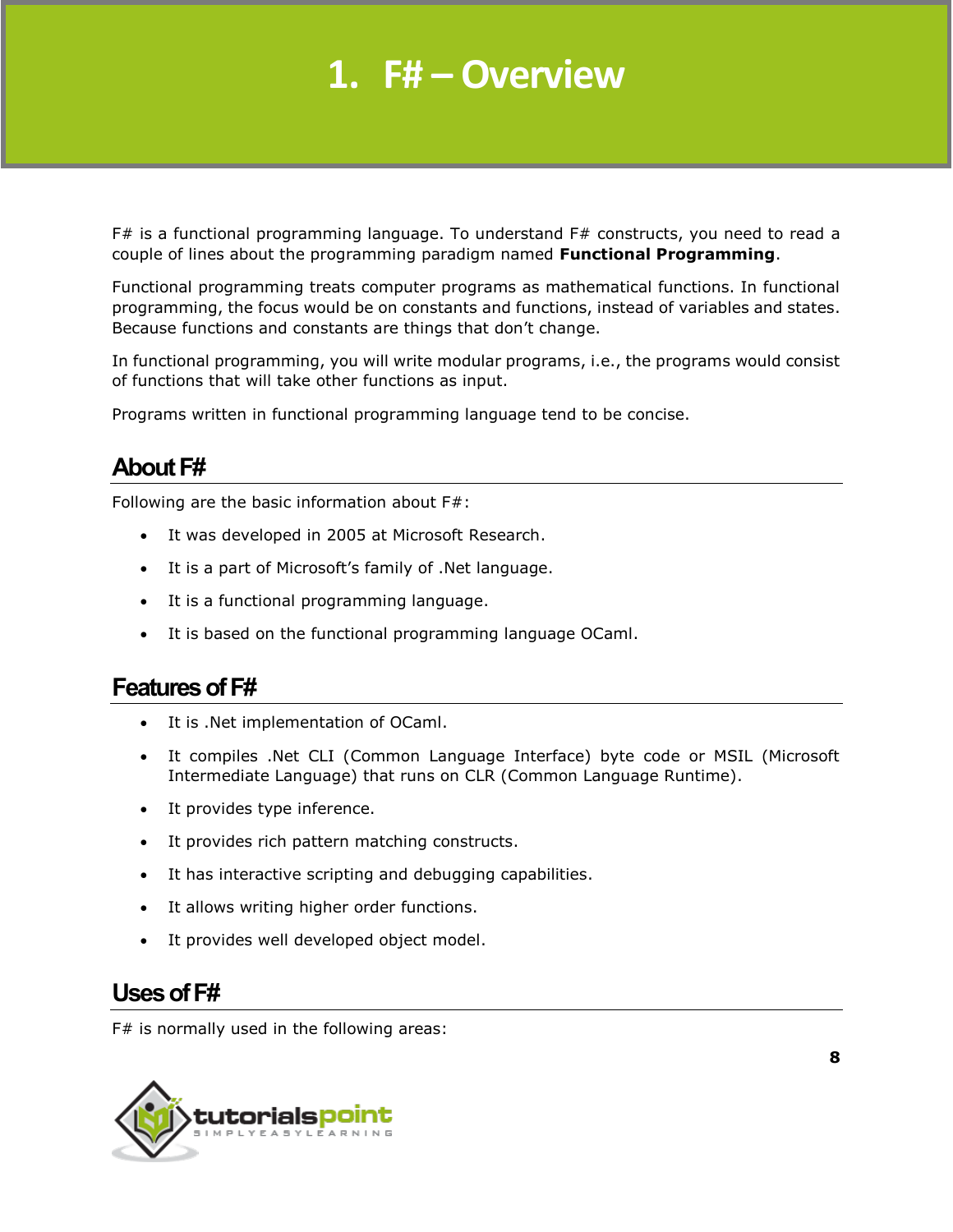- Making scientific model
- Mathematical problem solving
- Artificial intelligence research work
- Financial modelling
- Graphic design
- CPU design
- Compiler programming
- Telecommunications

It is also used in CRUD apps, web pages, GUI games and other general purpose programs.

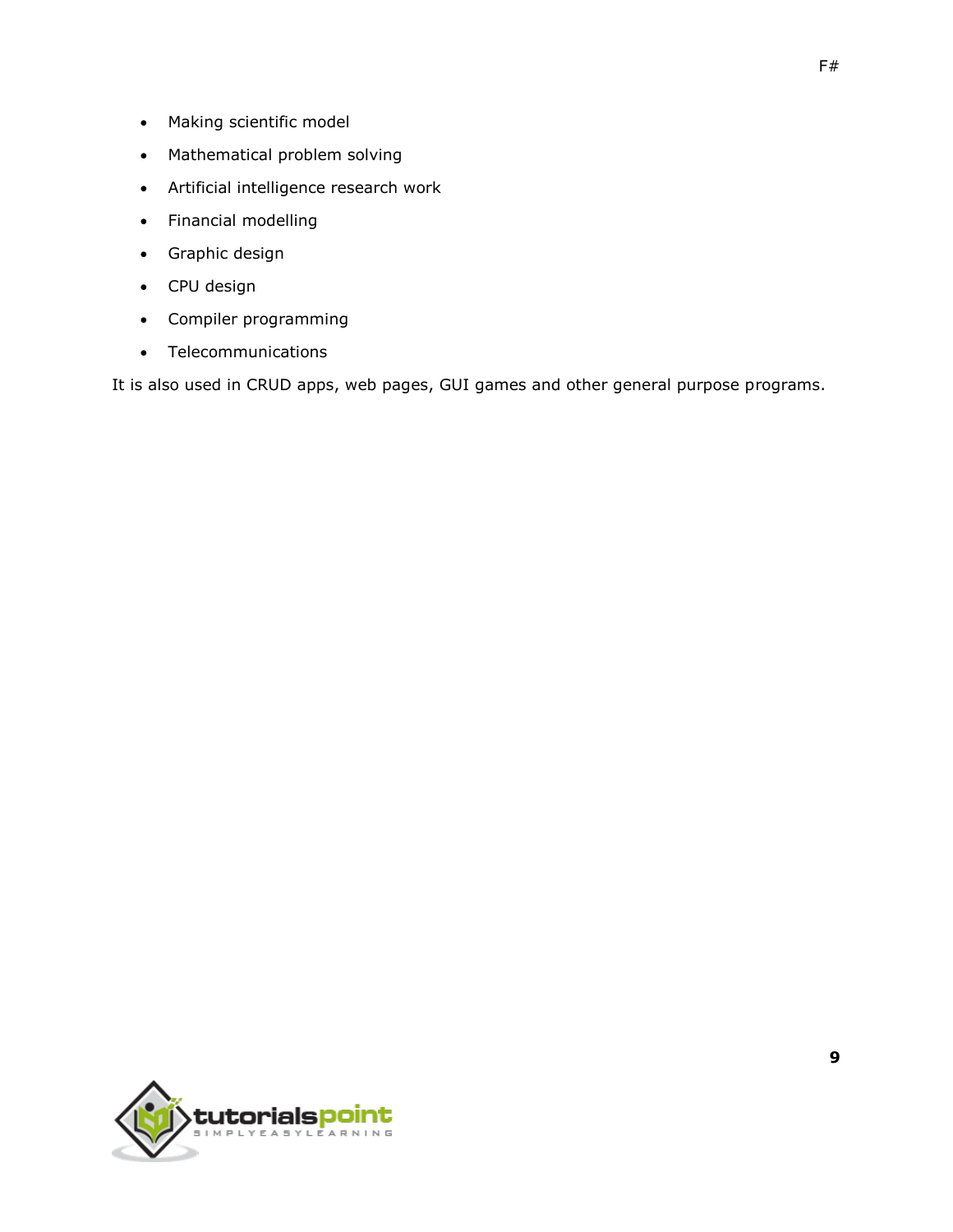## **2. F# – Environment Setup**

The tools required for F# programming are discussed in this chapter.

## **Integrated Development Environment (IDE) for F#**

Microsoft provides Visual Studio 2013 for F# programming.

The free Visual Studio 2013 Community Edition is available from Microsoft's official website. Visual Studio 2013 Community and above comes with the Visual F# Tools. The Visual F# Tools include the command-line compiler (fsc.exe) and F# Interactive (fsi.exe).

Using these tools, you can write all kinds of F# programs from simple command-line applications to more complex applications. You can also write  $F#$  source code files using a basic text editor, like Notepad, and compile the code into assemblies using the command-line compiler.

You can download it from Microsoft Visual Studio. It gets automatically installed in your machine.

## **Writing F# Programs on Linux**

Please visit the F# official website for the latest instructions on getting the tools as a Debian package or compiling them directly from the source: http://fsharp.org/use/linux/.

### **Try it Option Online**

We have set up the F# Programming environment online. You can easily compile and execute all the available examples online along with doing your theory work. It gives you confidence in what you are reading and to check the result with different options. Feel free to modify any example and execute it online.

Try the following example using the Try it option or use the url: [http://www.compileonline.com/.](http://www.compileonline.com/)

```
(* This is a comment *)
(* Sample Hello World program using F# *)
printfn "Hello World!"
```
For most of the examples given in this tutorial, you will find a Try it option in our website code sections at the top right corner that will take you to the online compiler. So just make use of it and enjoy your learning.

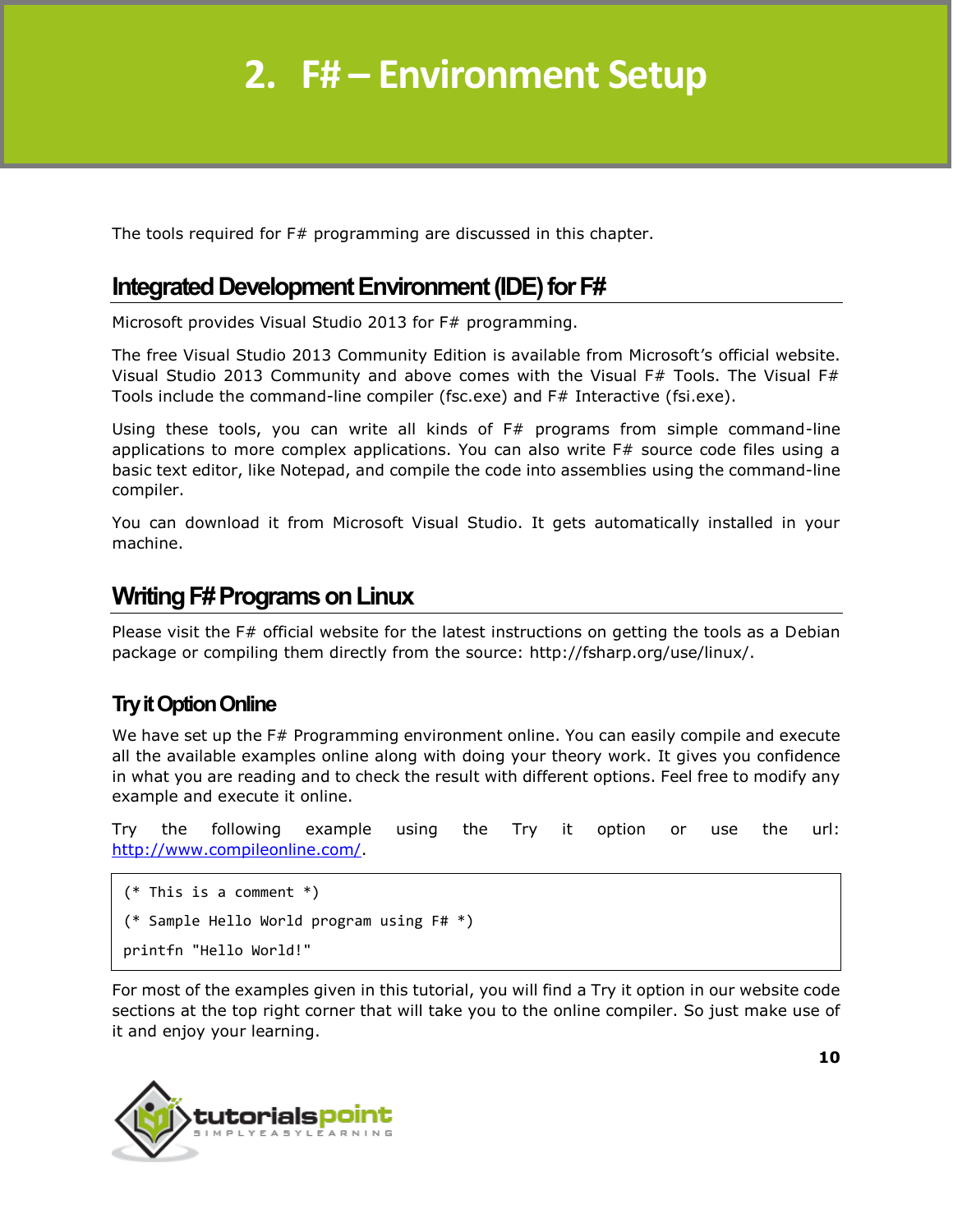F# is a Functional Programming language.

In F#, functions work like data types. You can declare and use a function in the same way like any other variable.

In general, an F# application does not have any specific entry point. The compiler executes all top-level statements in the file from top to bottom.

However, to follow procedural programming style, many applications keep a single top level statement that calls the main loop.

The following code shows a simple F# program:

```
open System
(* This is a
multi-line comment *)
// This is a single-line comment
let sign num =
     if num > 0 then "positive"
     elif num < 0 then "negative"
     else "zero"
let main() = Console.WriteLine("sign 5: {0}", (sign 5))
main()
```
When you compile and execute the program, it yields the following output:

sign 5: positive

Please note that:

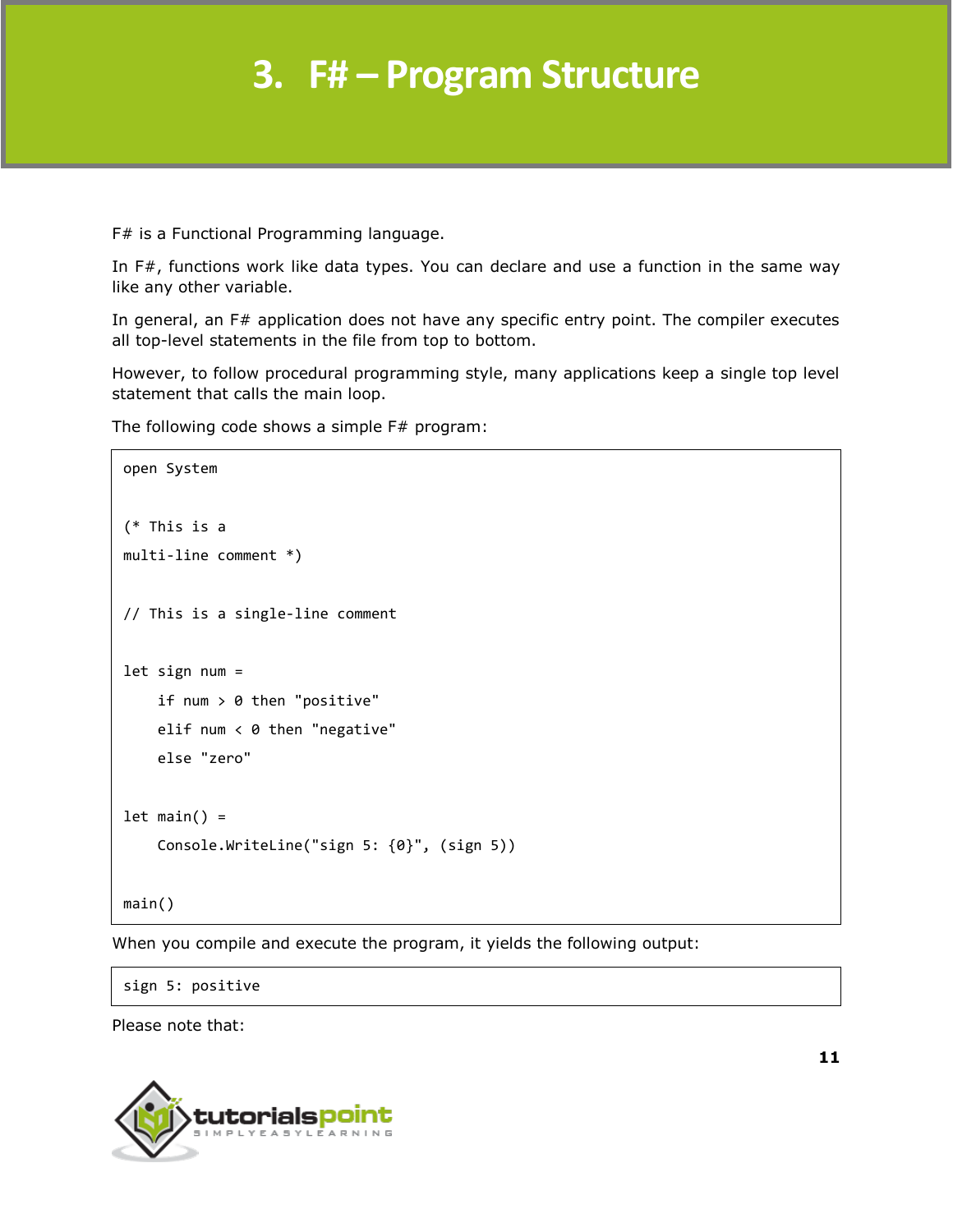- An F# code file might begin with a number of **open** statements that is used to import namespaces.
- The body of the files includes other functions that implement the business logic of the application.
- The main loop contains the top executable statements.

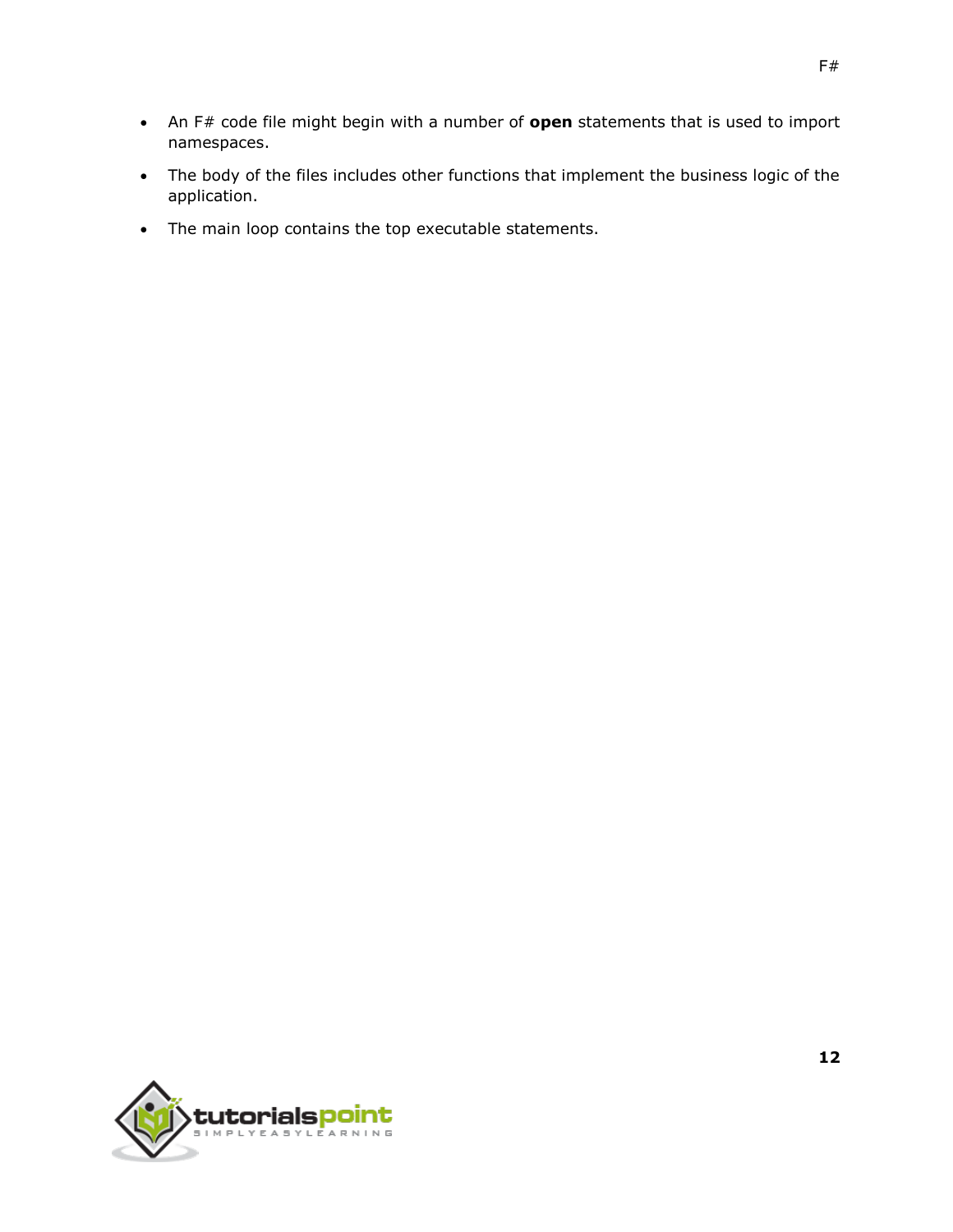## **4. F# – Basic Syntax**

You have seen the basic structure of an F# program, so it will be easy to understand other basic building blocks of the F# programming language.

## **Tokens in F#**

An F# program consists of various tokens. A token could be a keyword, an identifier, a constant, a string literal, or a symbol. We can categorize F# tokens into two types:

- Keywords
- Symbol and Operators

### **F# Keywords**

The following table shows the keywords and brief descriptions of the keywords. We will discuss the use of these keywords in subsequent chapters.

| <b>Keyword</b> | <b>Description</b>                                                                                                                                  |
|----------------|-----------------------------------------------------------------------------------------------------------------------------------------------------|
| abstract       | Indicates a method that either has no implementation in the type in<br>which it is declared or that is virtual and has a default<br>implementation. |
| and            | Used in mutually recursive bindings, in property declarations, and<br>with multiple constraints on generic parameters.                              |
| as             | Used to give the current class object an object name. Also used to<br>give a name to a whole pattern within a pattern match.                        |
| assert         | Used to verify code during debugging.                                                                                                               |
| base           | Used as the name of the base class object.                                                                                                          |
| begin          | In verbose syntax, indicates the start of a code block.                                                                                             |

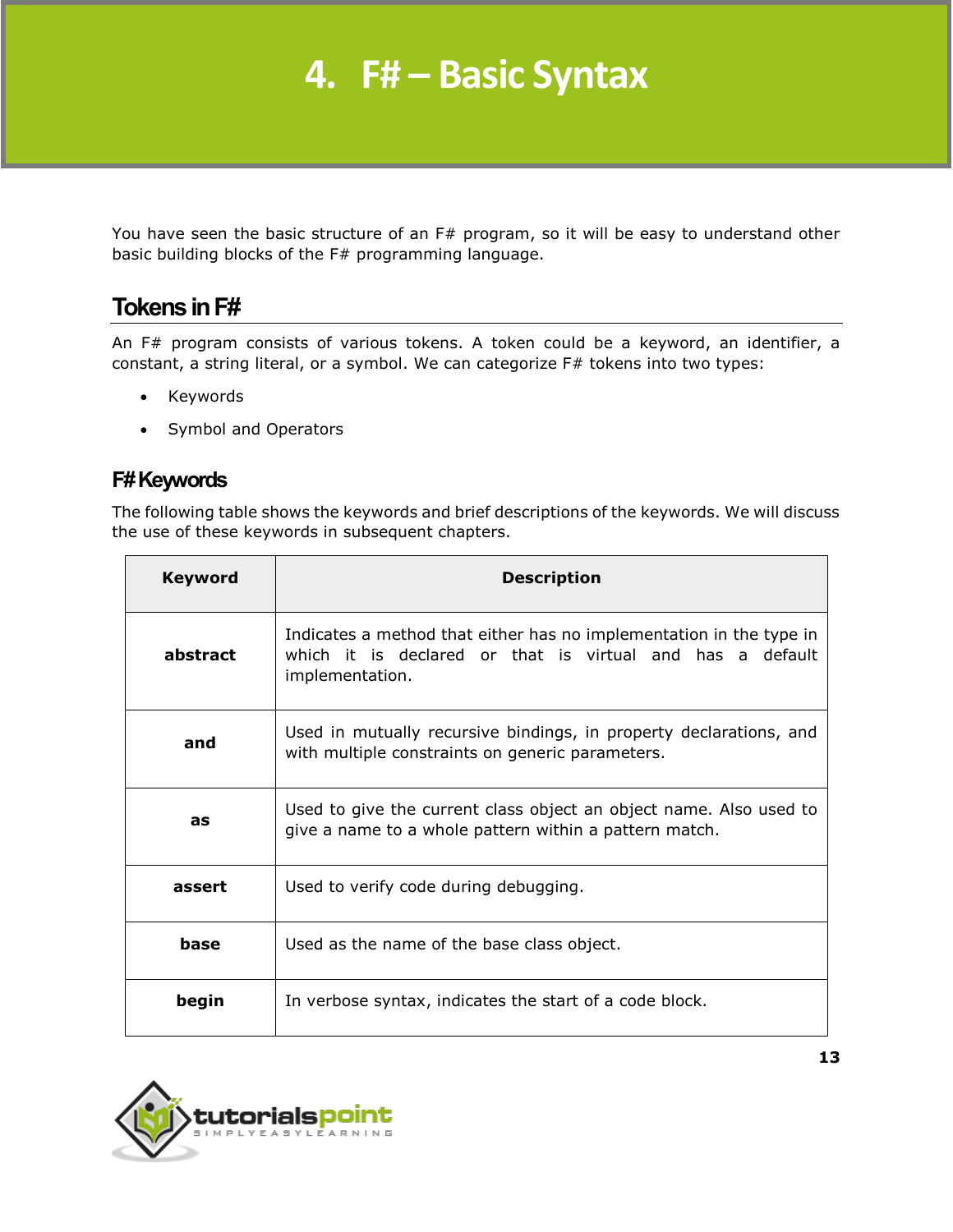| class     | In verbose syntax, indicates the start of a class definition.                                                                                                                                          |
|-----------|--------------------------------------------------------------------------------------------------------------------------------------------------------------------------------------------------------|
| default   | Indicates an implementation of an abstract method; used together<br>with an abstract method declaration to create a virtual method.                                                                    |
| delegate  | Used to declare a delegate.                                                                                                                                                                            |
| do        | Used in looping constructs or to execute imperative code.                                                                                                                                              |
| done      | In verbose syntax, indicates the end of a block of code in a looping<br>expression.                                                                                                                    |
| downcast  | Used to convert to a type that is lower in the inheritance chain.                                                                                                                                      |
| downto    | In a <b>for</b> expression, used when counting in reverse.                                                                                                                                             |
| elif      | Used in conditional branching. A short form of else if.                                                                                                                                                |
| else      | Used in conditional branching.                                                                                                                                                                         |
| end       | In type definitions and type extensions, indicates the end of a section<br>of member definitions.<br>In verbose syntax, used to specify the end of a code block that starts<br>with the begin keyword. |
| exception | Used to declare an exception type.                                                                                                                                                                     |
| extern    | Indicates that a declared program element is defined in another<br>binary or assembly.                                                                                                                 |
| false     | Used as a Boolean literal.                                                                                                                                                                             |

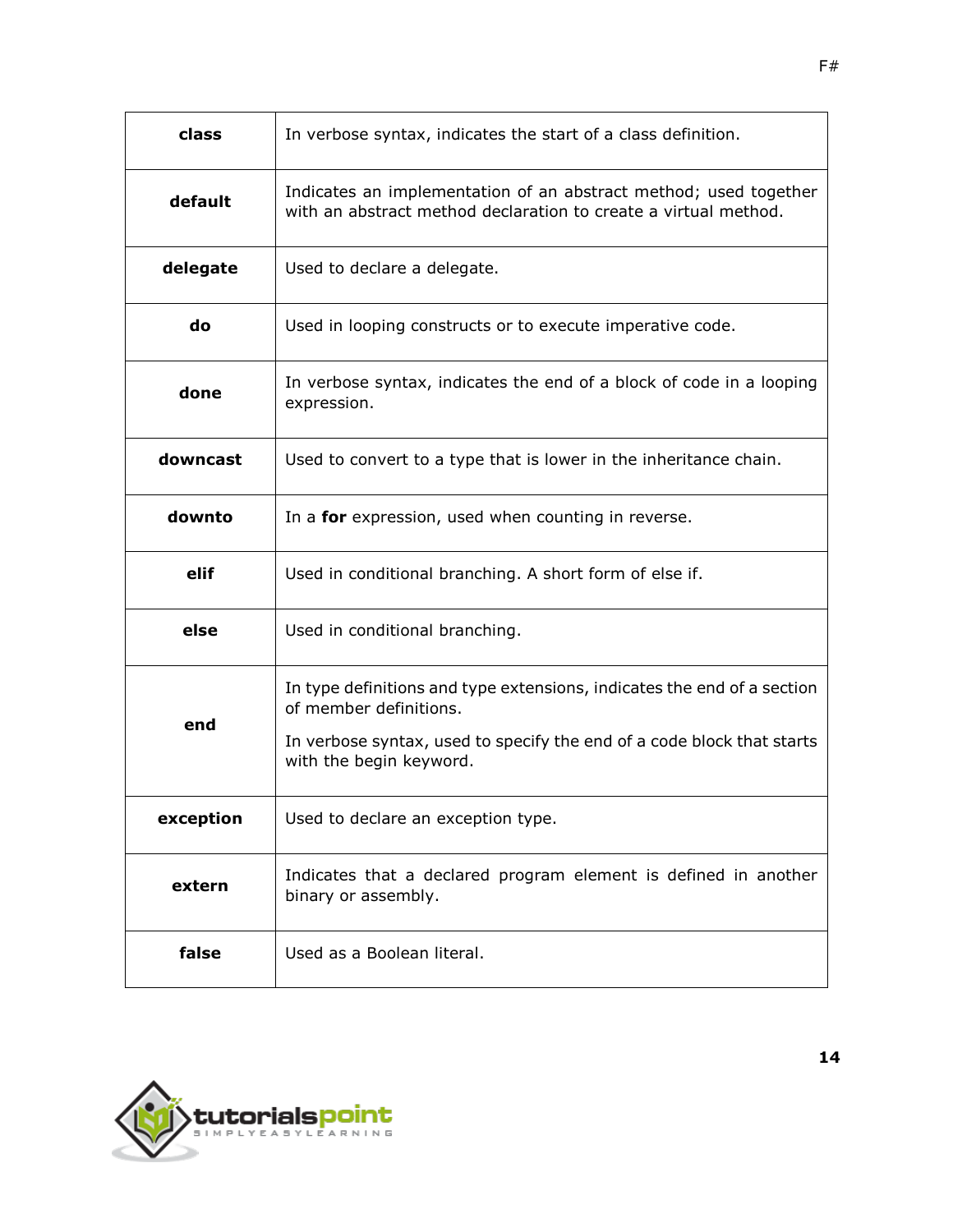| finally   | Used together with try to introduce a block of code that executes<br>regardless of whether an exception occurs.                                                        |
|-----------|------------------------------------------------------------------------------------------------------------------------------------------------------------------------|
| for       | Used in looping constructs.                                                                                                                                            |
| fun       | Used in lambda expressions, also known as anonymous functions.                                                                                                         |
| function  | shorter alternative<br>Used<br>the fun keyword<br>to<br>as<br>and<br>a<br>a match expression in a lambda expression that has pattern<br>matching on a single argument. |
| global    | Used to reference the top-level .NET namespace.                                                                                                                        |
| if        | Used in conditional branching constructs.                                                                                                                              |
| in        | Used for sequence expressions and, in verbose syntax, to separate<br>expressions from bindings.                                                                        |
| inherit   | Used to specify a base class or base interface.                                                                                                                        |
| inline    | Used to indicate a function that should be integrated directly into the<br>caller's code.                                                                              |
| interface | Used to declare and implement interfaces.                                                                                                                              |
| internal  | Used to specify that a member is visible inside an assembly but not<br>outside it.                                                                                     |
| lazy      | Used to specify a computation that is to be performed only when a<br>result is needed.                                                                                 |
| let       | Used to associate, or bind, a name to a value or function.                                                                                                             |

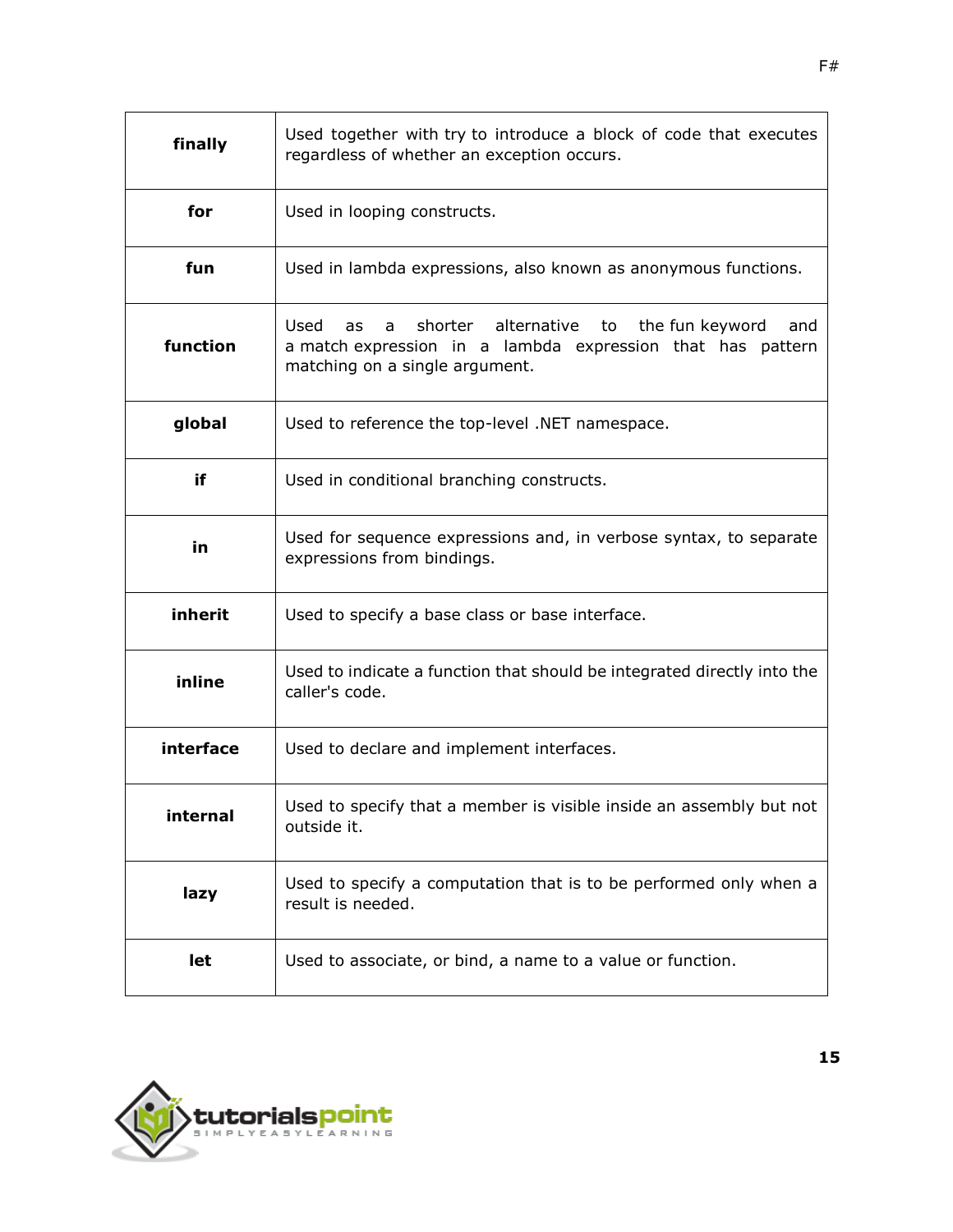| let!      | Used in asynchronous workflows to bind a name to the result of an<br>asynchronous computation, or, in other computation expressions,<br>used to bind a name to a result, which is of the computation type. |
|-----------|------------------------------------------------------------------------------------------------------------------------------------------------------------------------------------------------------------|
| match     | Used to branch by comparing a value to a pattern.                                                                                                                                                          |
| member    | Used to declare a property or method in an object type.                                                                                                                                                    |
| module    | Used to associate a name with a group of related types, values, and<br>functions, to logically separate it from other code.                                                                                |
| mutable   | Used to declare a variable, that is, a value that can be changed.                                                                                                                                          |
| namespace | Used to associate a name with a group of related types and modules,<br>to logically separate it from other code.                                                                                           |
|           | Used to declare, define, or invoke a constructor that creates or that<br>can create an object.                                                                                                             |
| new       | Also used in generic parameter constraints to indicate that a type<br>must have a certain constructor.                                                                                                     |
| not       | Not actually a keyword. However, not struct in combination is used<br>as a generic parameter constraint.                                                                                                   |
| null      | Indicates the absence of an object.                                                                                                                                                                        |
|           | Also used in generic parameter constraints.                                                                                                                                                                |
| οf        | Used in discriminated unions to indicate the type of categories of<br>values, and in delegate and exception declarations.                                                                                  |
| open      | Used to make the contents of a namespace or module available<br>without qualification.                                                                                                                     |

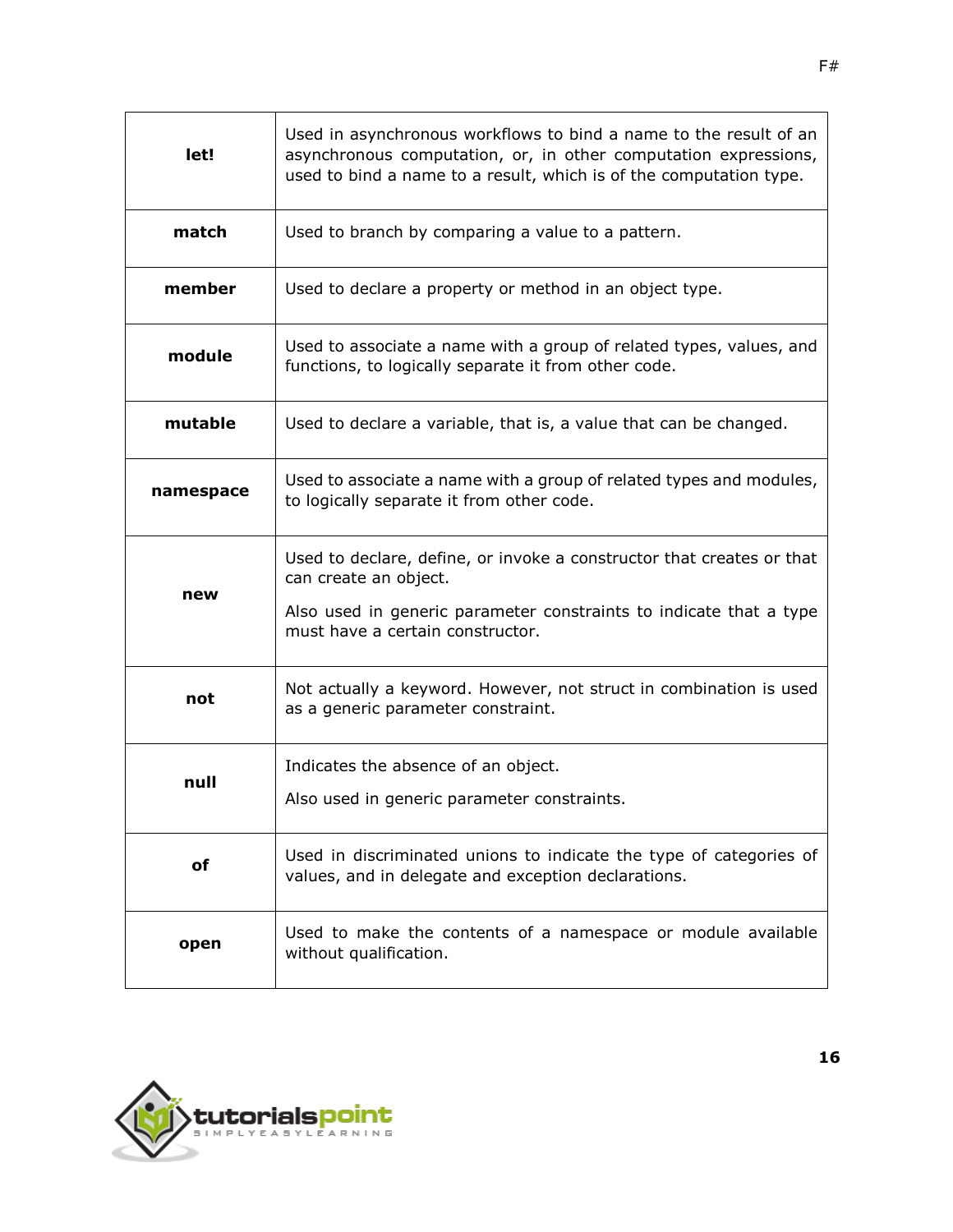| or       | Used with Boolean conditions as a Boolean or operator. Equivalent<br>to $  .$                                                                                                                                                        |
|----------|--------------------------------------------------------------------------------------------------------------------------------------------------------------------------------------------------------------------------------------|
|          | Also used in member constraints.                                                                                                                                                                                                     |
| override | Used to implement a version of an abstract or virtual method that<br>differs from the base version.                                                                                                                                  |
| private  | Restricts access to a member to code in the same type or module.                                                                                                                                                                     |
| public   | Allows access to a member from outside the type.                                                                                                                                                                                     |
| rec      | Used to indicate that a function is recursive.                                                                                                                                                                                       |
| return   | Used to indicate a value to provide as the result of a computation<br>expression.                                                                                                                                                    |
| return!  | Used to indicate a computation expression that, when evaluated,<br>provides the result of the containing computation expression.                                                                                                     |
| select   | Used in query expressions to specify what fields or columns to<br>extract. Note that this is a contextual keyword, which means that it<br>is not actually a reserved word and it only acts like a keyword in<br>appropriate context. |
| static   | Used to indicate a method or property that can be called without an<br>instance of a type, or a value member that is shared among all<br>instances of a type.                                                                        |
|          | Used to declare a structure type.                                                                                                                                                                                                    |
| struct   | Also used in generic parameter constraints.                                                                                                                                                                                          |
|          | Used for OCaml compatibility in module definitions.                                                                                                                                                                                  |
| then     | Used in conditional expressions.                                                                                                                                                                                                     |

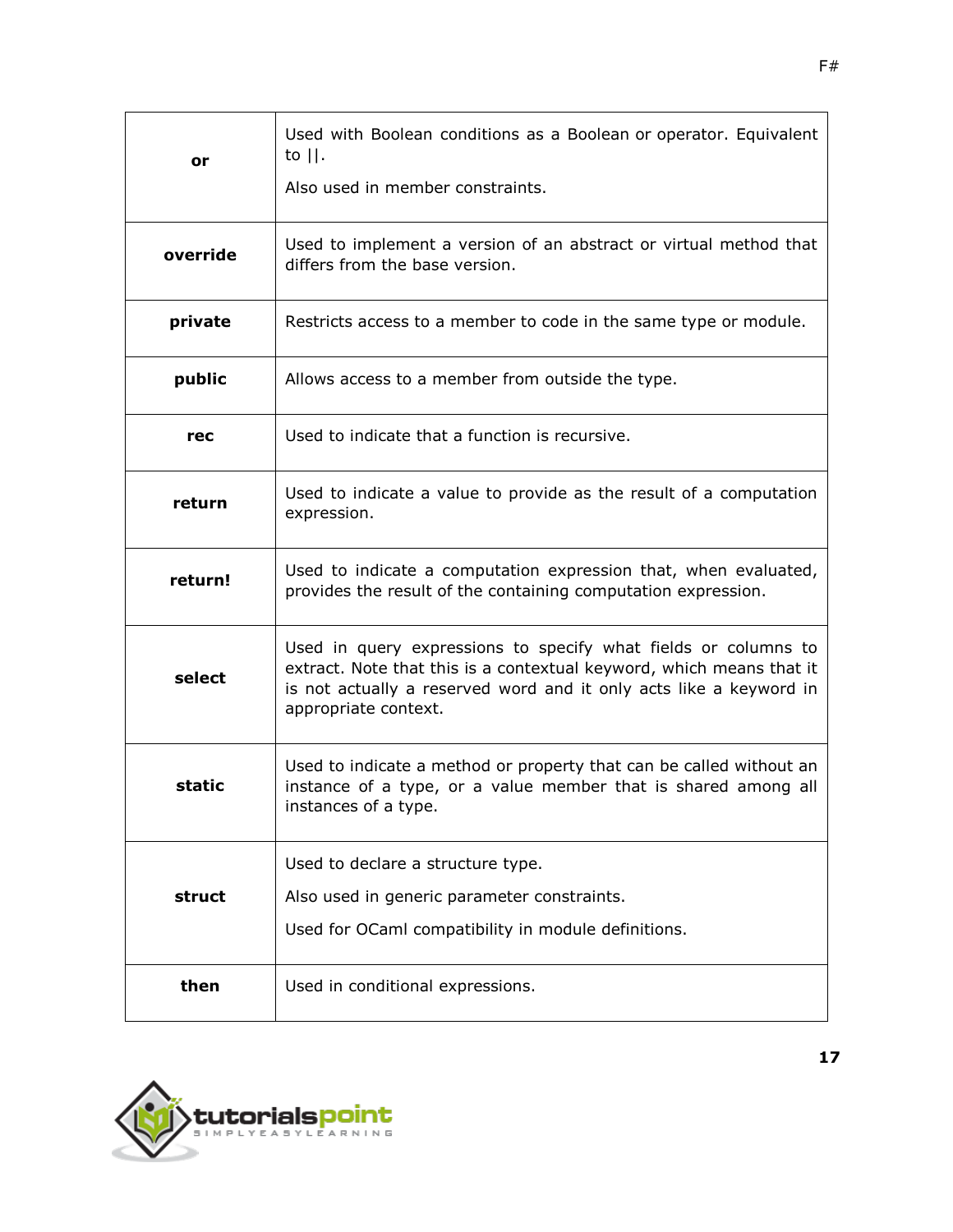|        | Also used to perform side effects after object construction.                                                                                           |
|--------|--------------------------------------------------------------------------------------------------------------------------------------------------------|
| to     | Used in for loops to indicate a range.                                                                                                                 |
| true   | Used as a Boolean literal.                                                                                                                             |
| try    | Used to introduce a block of code that might generate an exception.<br>Used together with with or finally.                                             |
| type   | Used to declare a class, record, structure, discriminated union,<br>enumeration type, unit of measure, or type abbreviation.                           |
| upcast | Used to convert to a type that is higher in the inheritance chain.                                                                                     |
| use    | Used instead of let for values that require Dispose to be called to<br>free resources.                                                                 |
| use!   | Used instead of let! in asynchronous workflows and other<br>computation expressions for values that require Dispose to be called<br>to free resources. |
| val    | Used in a signature to indicate a value, or in a type to declare a<br>member, in limited situations.                                                   |
| void   | Indicates the .NET void type. Used when interoperating with other<br>.NET languages.                                                                   |
| when   | Used for Boolean conditions (when guards) on pattern matches and<br>to introduce a constraint clause for a generic type parameter.                     |
| while  | Introduces a looping construct.                                                                                                                        |
| with   | Used together with the match keyword in pattern<br>matching<br>expressions. Also used in object expressions, record copying                            |

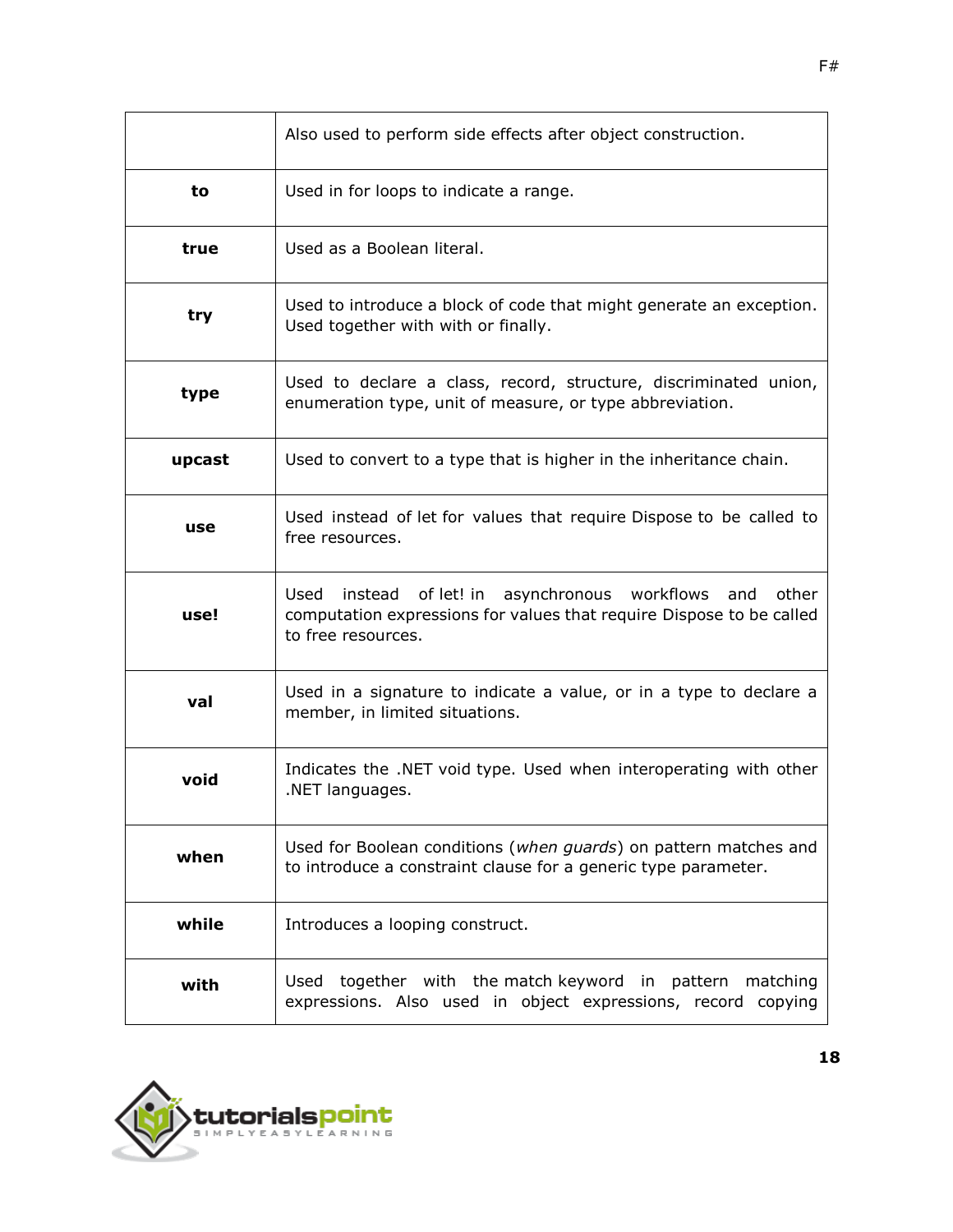|        | expressions, and type extensions to introduce member definitions,<br>and to introduce exception handlers.                                                           |
|--------|---------------------------------------------------------------------------------------------------------------------------------------------------------------------|
| yield  | Used in a sequence expression to produce a value for a sequence.                                                                                                    |
| yield! | Used in a computation expression to append the result of a given<br>computation expression to a collection of results for the containing<br>computation expression. |

Some reserved keywords came from the OCaml language:

| asr | land | lor | Isl | lsr | Ixor | mod | sig |
|-----|------|-----|-----|-----|------|-----|-----|
|     |      |     |     |     |      |     |     |

Some other reserved keywords are kept for future expansion of F#.

| atomic   | break    | checked | component | const    | constraint | constructor |
|----------|----------|---------|-----------|----------|------------|-------------|
| continue | eager    | event   | external  | fixed    | functor    | include     |
| method   | mixin    | object  | parallel  | process  | protected  | pure        |
| sealed   | tailcall | trait   | virtual   | volatile |            |             |

## **Comments in F#**

F# provides two types of comments:

- One line comment starts with // symbol.
- Multi line comment starts with  $(*$  and ends with  $*)$ .

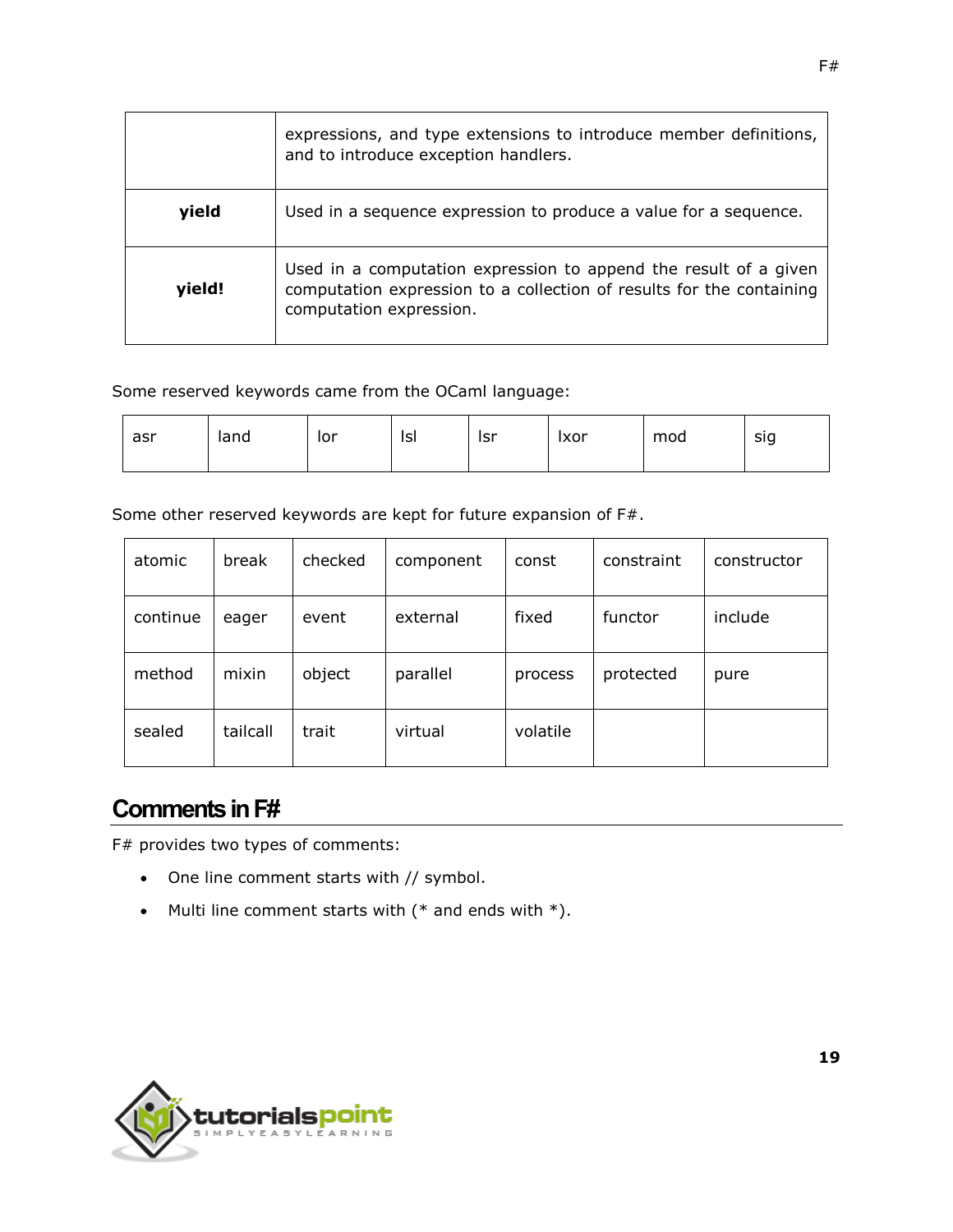## **A Basic Programand Application Entry Point in F#**

Generally, you don't have any explicit entry point for  $F#$  programs. When you compile an  $F#$ application, the last file provided to the compiler becomes the entry point and all top level statements in that file are executed from top to bottom.

A well-written program should have a single top-level statement that would call the main loop of the program.

A very minimalistic F# program that would display 'Hello World' on the screen:

```
(* This is a comment *)
(* Sample Hello World program using F# *)
printfn "Hello World!"
```
When you compile and execute the program, it yields the following output:

Hello World!

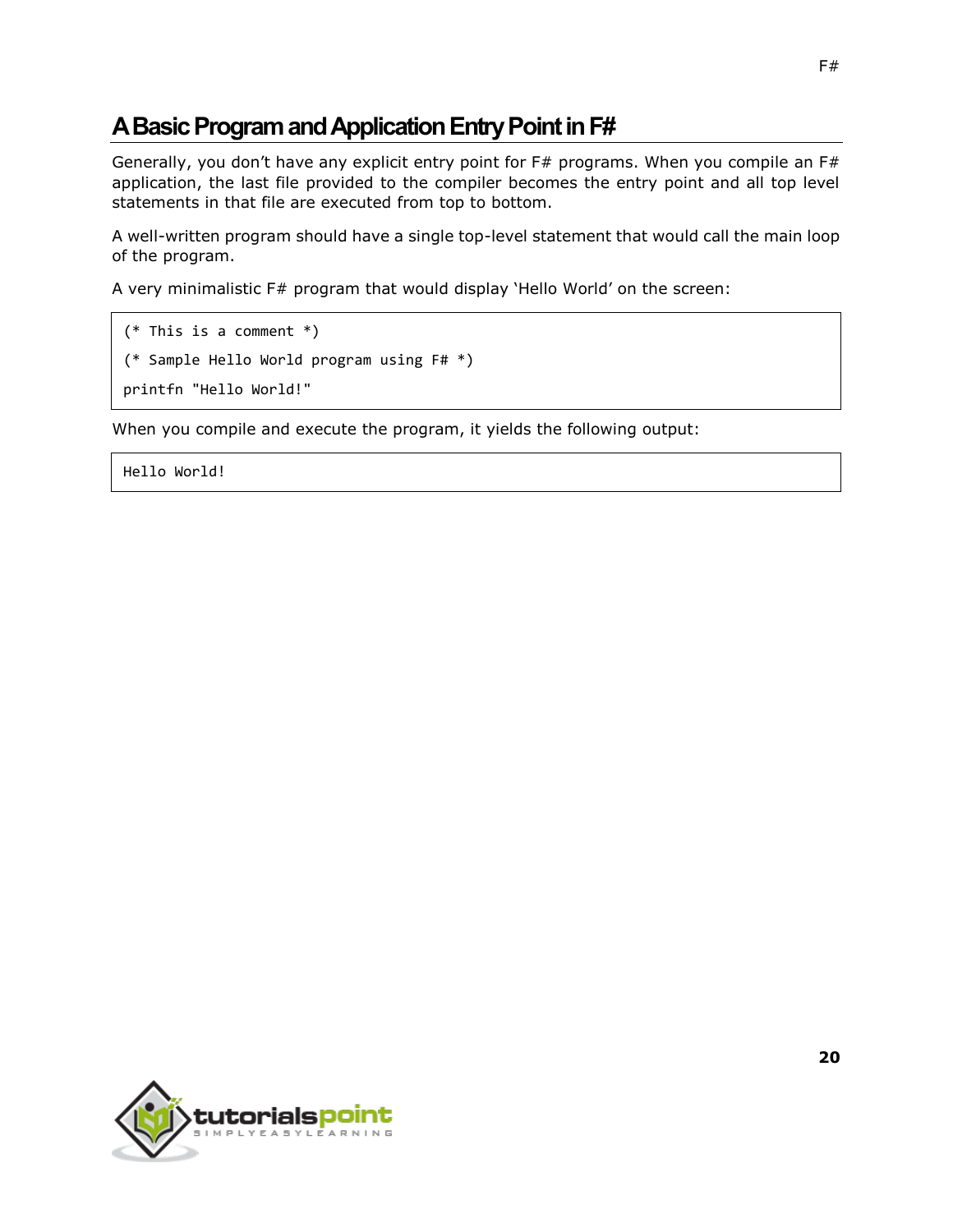## **5. F# – Data Types**

The data types in F# can be classified as follows:

- Integral types
- Floating point types
- Text types
- Other types

## **Integral Data Types**

The following table provides the integral data types of F#. These are basically integer data types.

| F# Type                    | <b>Size</b>             | Range                           | <b>Example</b> | <b>Remarks</b>                |
|----------------------------|-------------------------|---------------------------------|----------------|-------------------------------|
| sbyte                      | 1 byte                  | $-128$ to 127                   | 42y<br>$-11y$  | 8-bit<br>signed<br>integer    |
| byte                       | 1 byte                  | 0 to 255                        | 42uy<br>200uy  | 8-bit<br>unsigned<br>integer  |
| int16                      | $\overline{2}$<br>bytes | -32768 to 32767                 | 42s<br>$-11s$  | 16-bit<br>signed<br>integer   |
| uint16                     | 2<br>bytes              | 0 to 65,535                     | 42us<br>200us  | 16-bit<br>unsigned<br>integer |
| int/int3<br>$\overline{a}$ | $\overline{4}$<br>bytes | -2,147,483,648 to 2,147,483,647 | 42<br>$-11$    | 32-bit<br>signed<br>integer   |

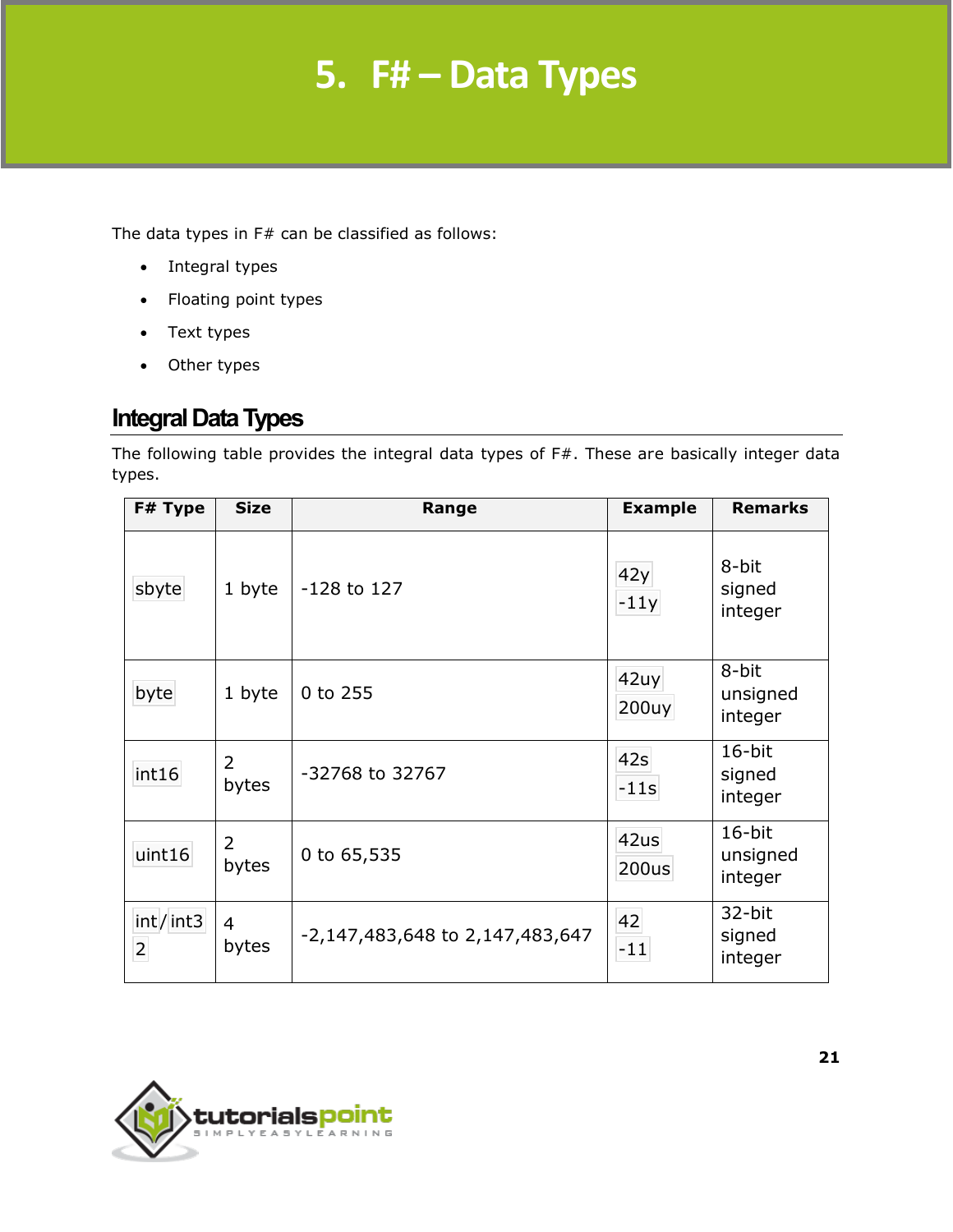| uint32             | 4<br>bytes             | 0 to 4,294,967,295                                         | 42u<br>200u                                              | 32-bit<br>unsigned<br>integer     |
|--------------------|------------------------|------------------------------------------------------------|----------------------------------------------------------|-----------------------------------|
| int <sub>64</sub>  | 8<br>bytes             | -9,223,372,036,854,775,808 to<br>9,223,372,036,854,775,807 | 42L<br>$-11L$                                            | 64-bit<br>signed<br>integer       |
| uint <sub>64</sub> | 8<br>bytes             | 0 to 18,446,744,073,709,551,615                            | 42UL<br>200UL                                            | 64-bit<br>unsigned<br>integer     |
| bigint             | At<br>least 4<br>bytes | any integer                                                | 42I<br>1499999<br>9999999<br>9999999<br>9999999<br>9999I | arbitrary<br>precision<br>integer |

#### **Example**

```
(* single byte integer *)
let x = 268.97f
let y = 312.58f
let z = x + yprintfn "x: %f" x
printfn "y: %f" y
printfn "z: %f" z
(* unsigned 8-bit natural number *)
let p = 2uylet q = 4uylet r = p + q
```
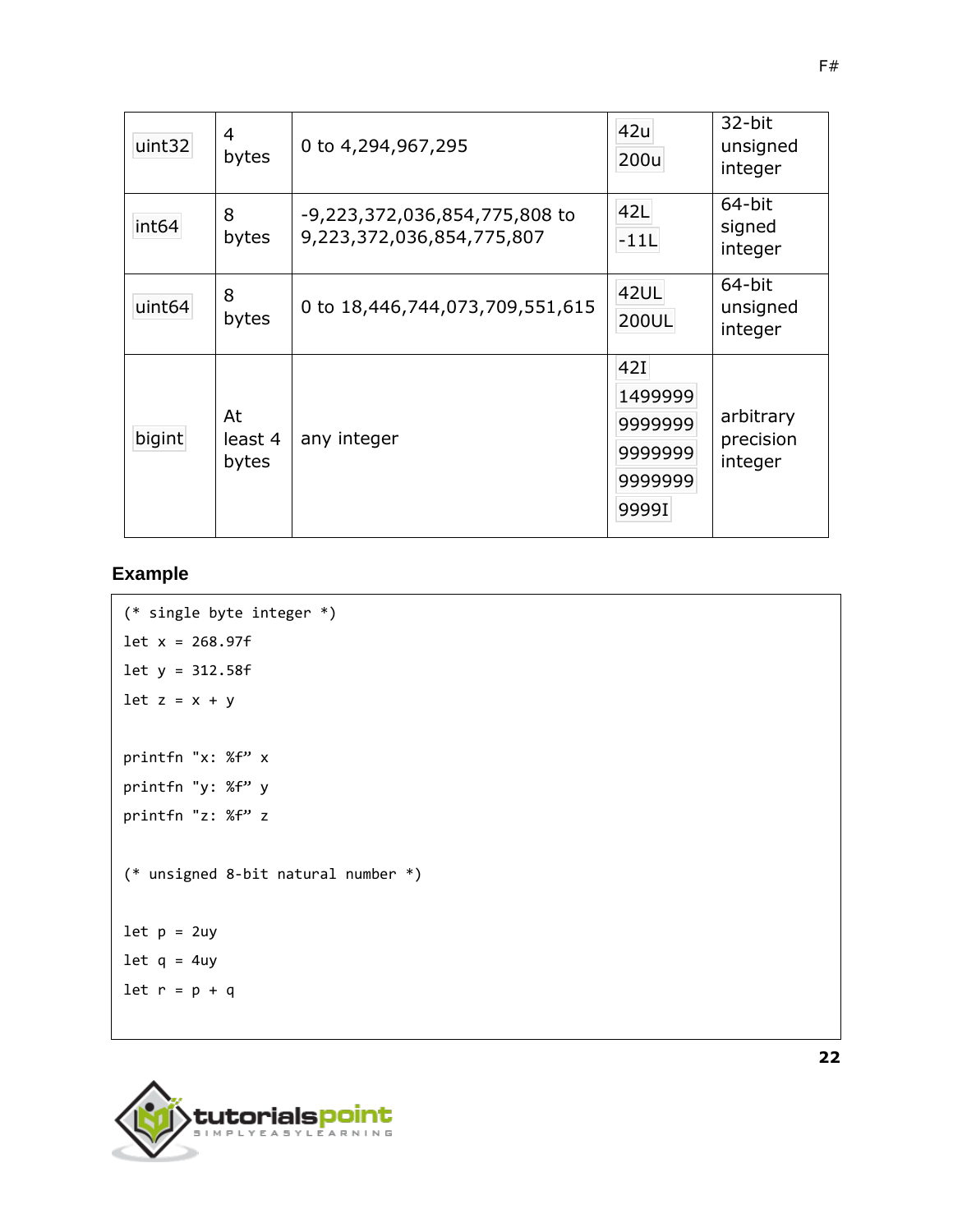```
printfn "p: %i" p
printfn "q: %i" q
printfn "r: %i" r
(* signed 16-bit integer *)
let a = 12slet b = 24slet c = a + bprintfn "a: %i" a
printfn "b: %i" b
printfn "c: %i" c
(* signed 32-bit integer *)
let d = 212l
let e = 504l
let f = d + eprintfn "d: %i" d
printfn "e: %i" e
printfn "f: %i" f
```

| x: 1 |       |  |
|------|-------|--|
| y: 2 |       |  |
| z: 3 |       |  |
| p: 2 |       |  |
| q: 4 |       |  |
| r: 6 |       |  |
|      | a: 12 |  |
|      | b: 24 |  |
|      |       |  |

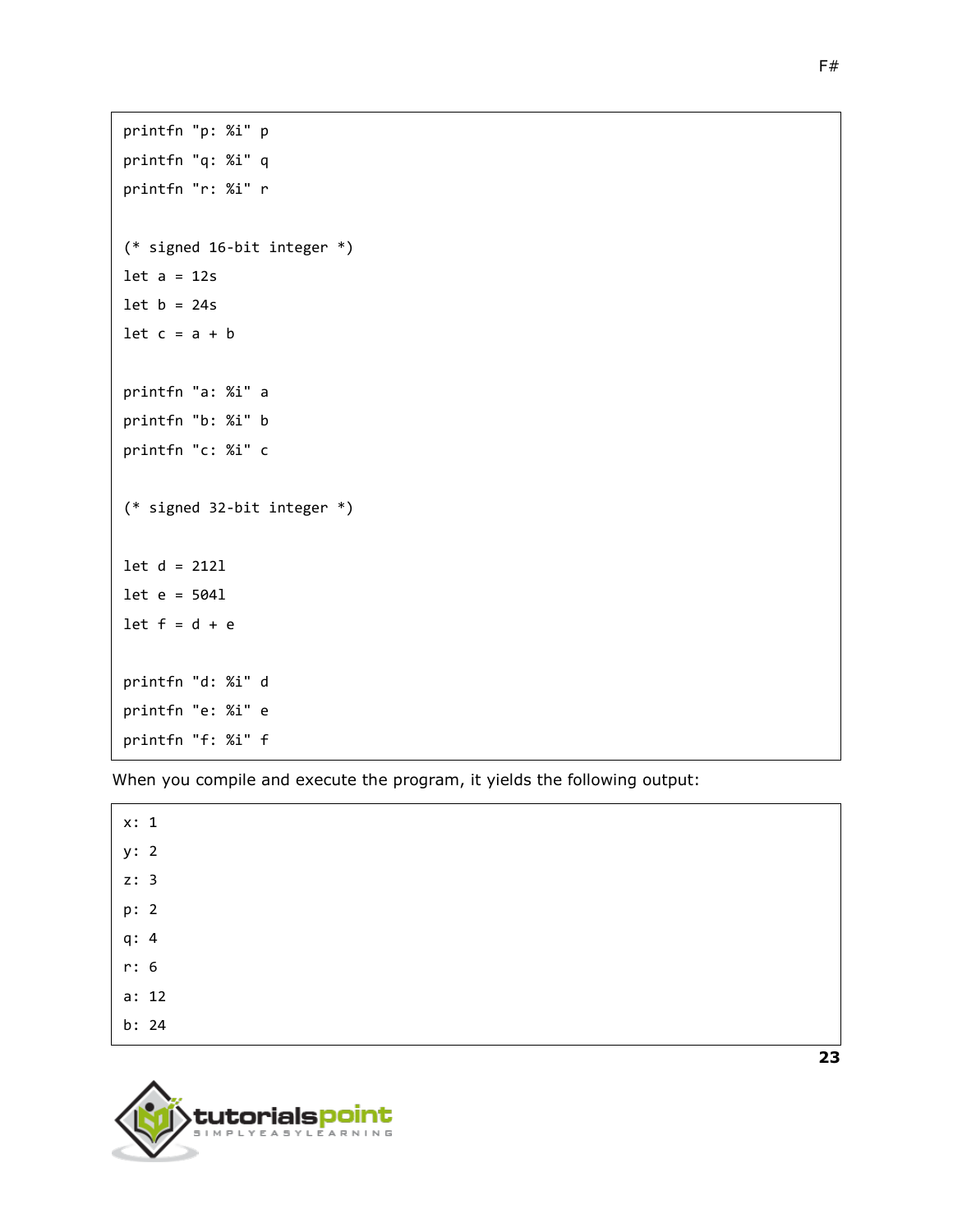c: 36 d: 212 e: 504 f: 716

## **Floating Point Data Types**

The following table provides the floating point data types of F#.

| F# Type     | <b>Size</b>         | Range                      | <b>Example</b>    | <b>Remarks</b>                                                                                                 |
|-------------|---------------------|----------------------------|-------------------|----------------------------------------------------------------------------------------------------------------|
| float32     | 4 bytes             | $±1.5e-45$ to<br>±3.4e38   | 42.0F<br>$-11.0F$ | 32-bit signed floating<br>point number (7<br>significant digits)                                               |
| float       | 8 bytes             | $±5.0e-324$ to<br>±1,7e308 | 42.0<br>$-11.0$   | 64-bit signed floating<br>point number (15-16<br>significant digits)                                           |
| decimal     | 16<br>bytes         | $±1.0e-28$ to<br>±7.9e28   | 42.0M<br>$-11.0M$ | 128-bit signed floating<br>point number (28-29<br>significant digits)                                          |
| BigRational | At least<br>4 bytes | Any rational<br>number.    | 42N<br>$-11N$     | Arbitrary precision<br>rational number. Using<br>this type requires a<br>reference to<br>FSharp.PowerPack.dll. |

#### **Example**

```
(* 32-bit signed floating point number *)
(* 7 significant digits *)
let d = 212.098f
let e = 504.768f
let f = d + eprintfn "d: %f" d
printfn "e: %f" e
printfn "f: %f" f
```
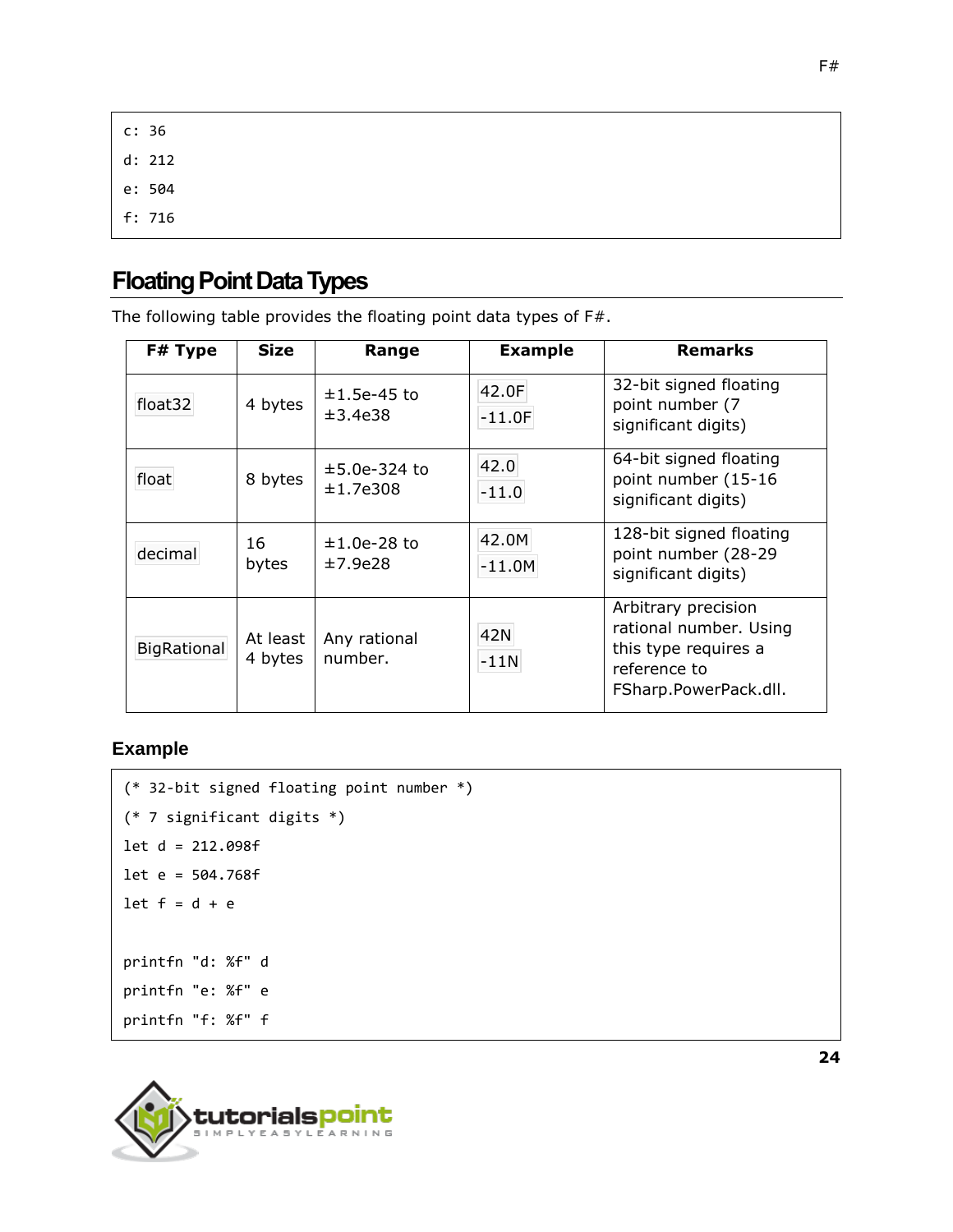```
(* 64-bit signed floating point number *)
(* 15-16 significant digits *)
let x = 21290.098
let y = 50446.768
let z = x + yprintfn "x: %g" x
printfn "y: %g" y
printfn "z: %g" z
```

| d: 212.098000 |
|---------------|
| e: 504.768000 |
| f: 716.866000 |
| x: 21290.1    |
| v: 50446.8    |
| z: 71736.9    |

## **Text Data Types**

The following table provides the text data types of F#.

| F#<br><b>Type</b> | <b>Size</b>                            | Range                              | <b>Example</b>     | <b>Remarks</b>               |
|-------------------|----------------------------------------|------------------------------------|--------------------|------------------------------|
| char              | 2 bytes                                | $U+0000$ to $U+$ ffff              | 'x'<br>"\t"        | Single unicode<br>characters |
| string            | $20 + (2 * string's)$<br>length) bytes | 0 to about 2 billion<br>characters | "Hello"<br>"World" | Unicode text                 |

#### **Example**

let choice =  $'y'$ 

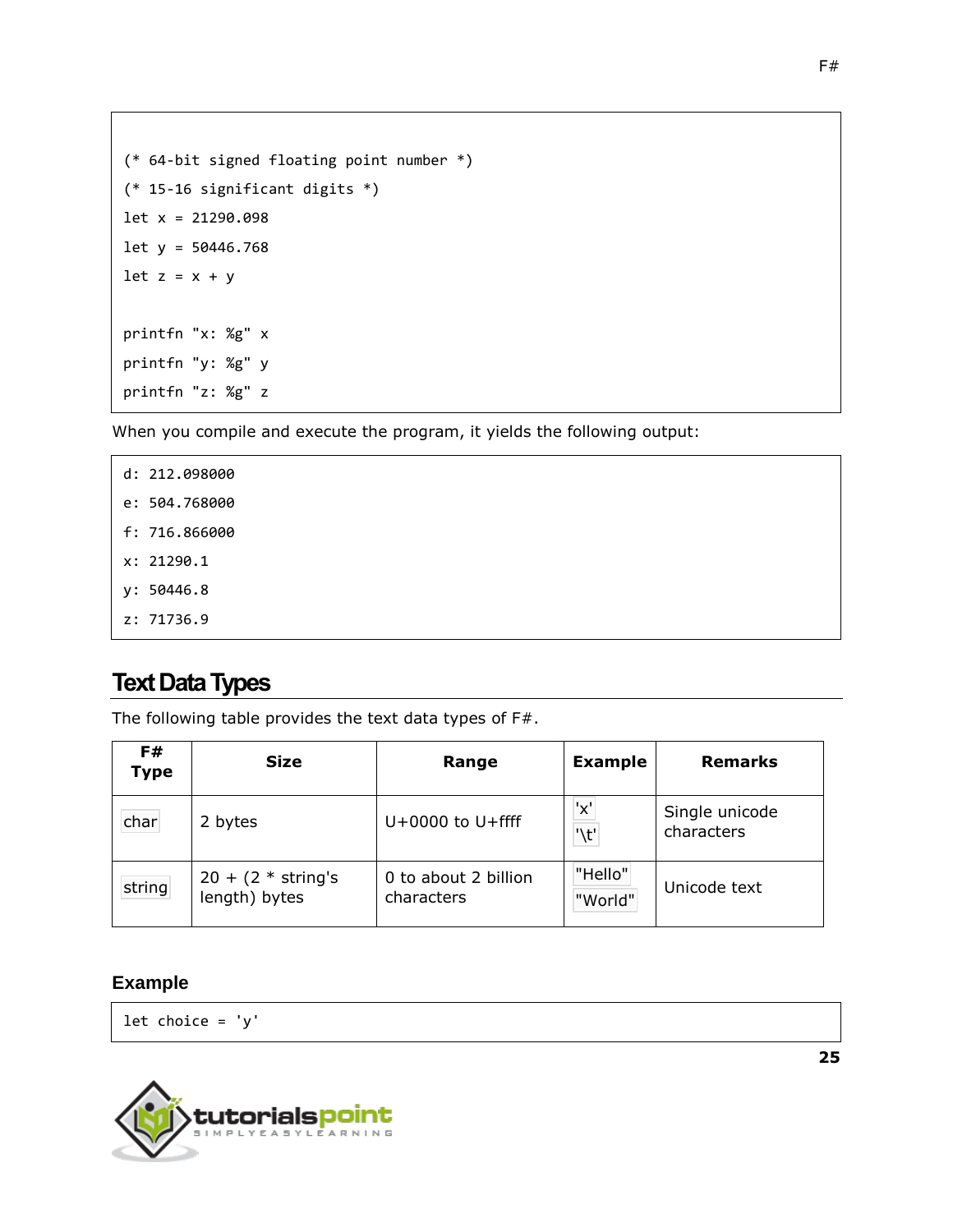```
let name = "Zara Ali"
let org = "Tutorials Point"
printfn "Choice: %c" choice
printfn "Name: %s" name
printfn "Organisation: %s" org
```

```
Choice: y 
Name: Zara Ali 
Organisation: Tutorials Point
```
## **Other Data Types**

The following table provides some other data types of F#.

| F#<br><b>Type</b> | <b>Size</b> | Range                                      | <b>Example</b> | <b>Remarks</b>           |
|-------------------|-------------|--------------------------------------------|----------------|--------------------------|
| bool              | 1 byte      | Only two possible values,<br>true or false | true<br>false  | Stores boolean<br>values |

#### **Example**

```
let trueVal = true
let falseVal = false
printfn "True Value: %b" (trueVal)
printfn "False Value: %b" (falseVal)
```
When you compile and execute the program, it yields the following output:

```
True Value: true 
False Value: false
```
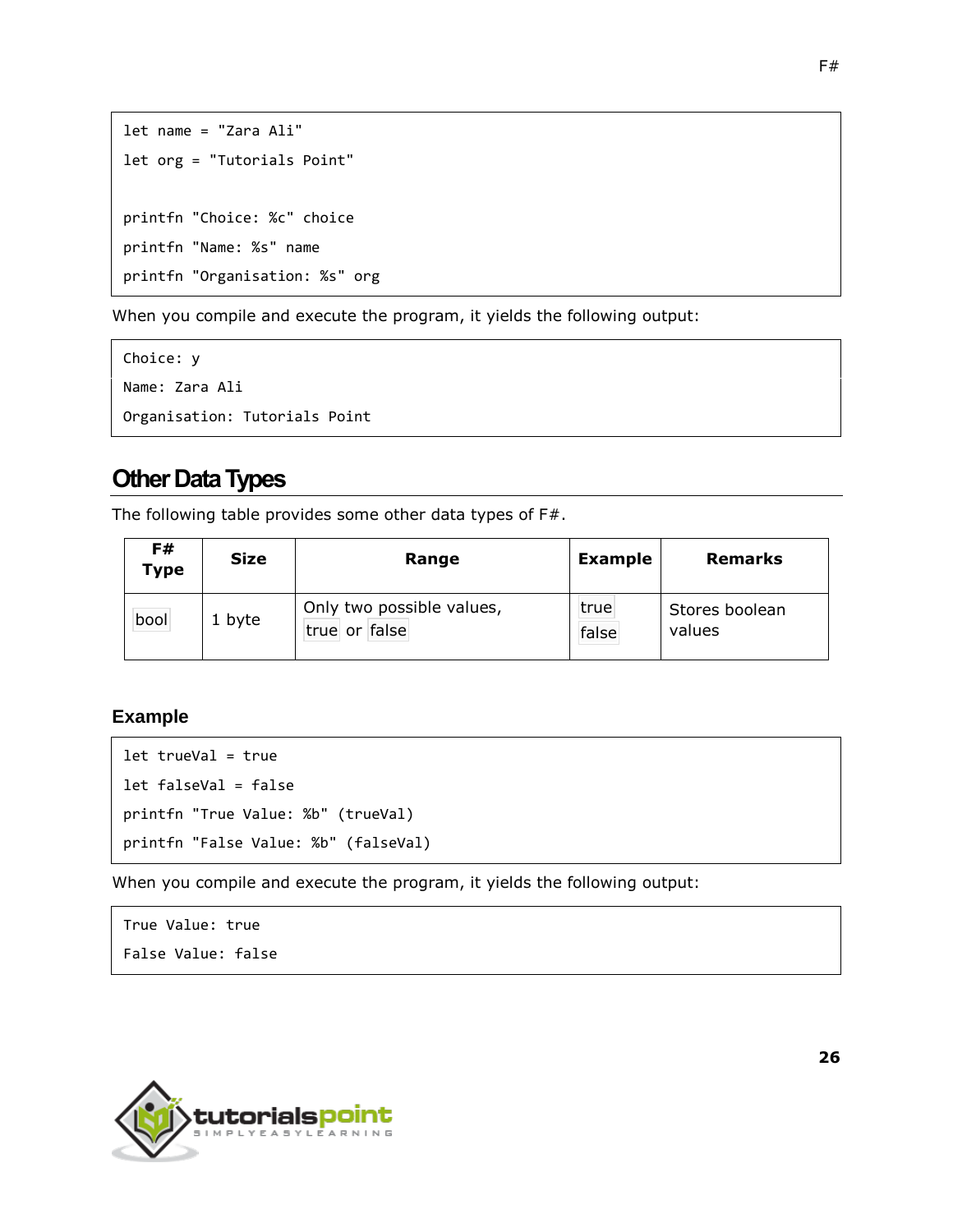## **6. F# – Variables**

A variable is a name given to a storage area that our programs can manipulate. Each variable has a specific type, which determines the size and layout of the variable's memory; the range of values that can be stored within that memory; and the set of operations that can be applied to the variable.

## **Variable Declaration in F#**

The **let** keyword is used for variable declaration:

For example,

let  $x = 10$ 

It declares a variable x and assigns the value 10 to it.

You can also assign an expression to a variable:

let  $x = 10$ let  $y = 20$ let  $z = x + y$ 

The following example illustrates the concept:

#### **Example**

```
let x = 10let y = 20let z = x + yprintfn "x: %i" x
printfn "y: %i" y
printfn "z: %i" z
```
When you compile and execute the program, it yields the following output:

x: 10

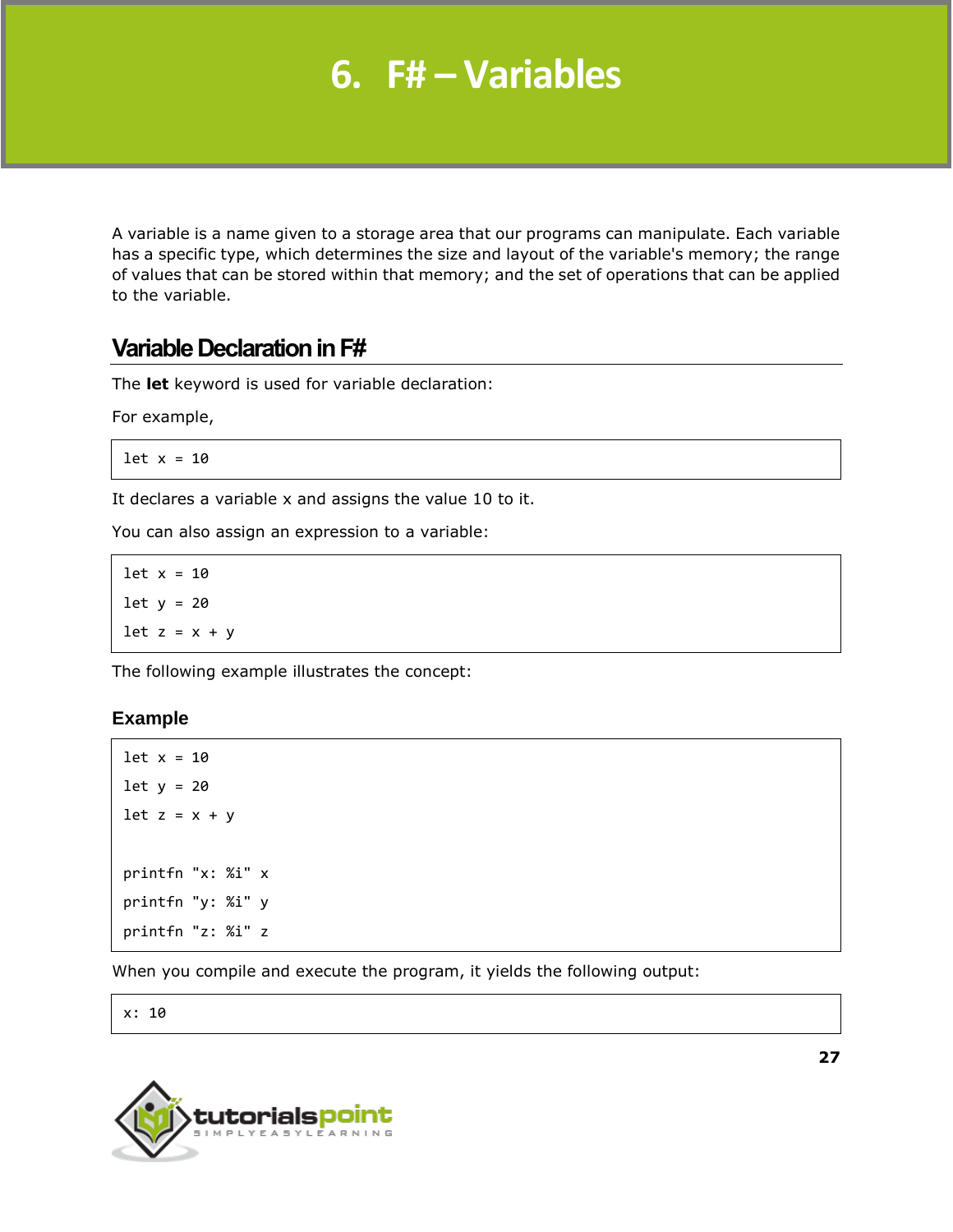y: 20 z: 30

Variables in F# are **immutable**, which means once a variable is bound to a value, it can't be changed. They are actually compiled as static read-only properties.

The following example demonstrates this.

#### **Example**

```
let x = 10let y = 20let z = x + yprintfn "x: %i" x
printfn "y: %i" y
printfn "z: %i" z
let x = 15let y = 20let z = x + yprintfn "x: %i" x
printfn "y: %i" y
printfn "z: %i" z
```
When you compile and execute the program, it shows the following error message:

```
Duplicate definition of value 'x'
Duplicate definition of value 'y'
Duplicate definition of value 'z'
```
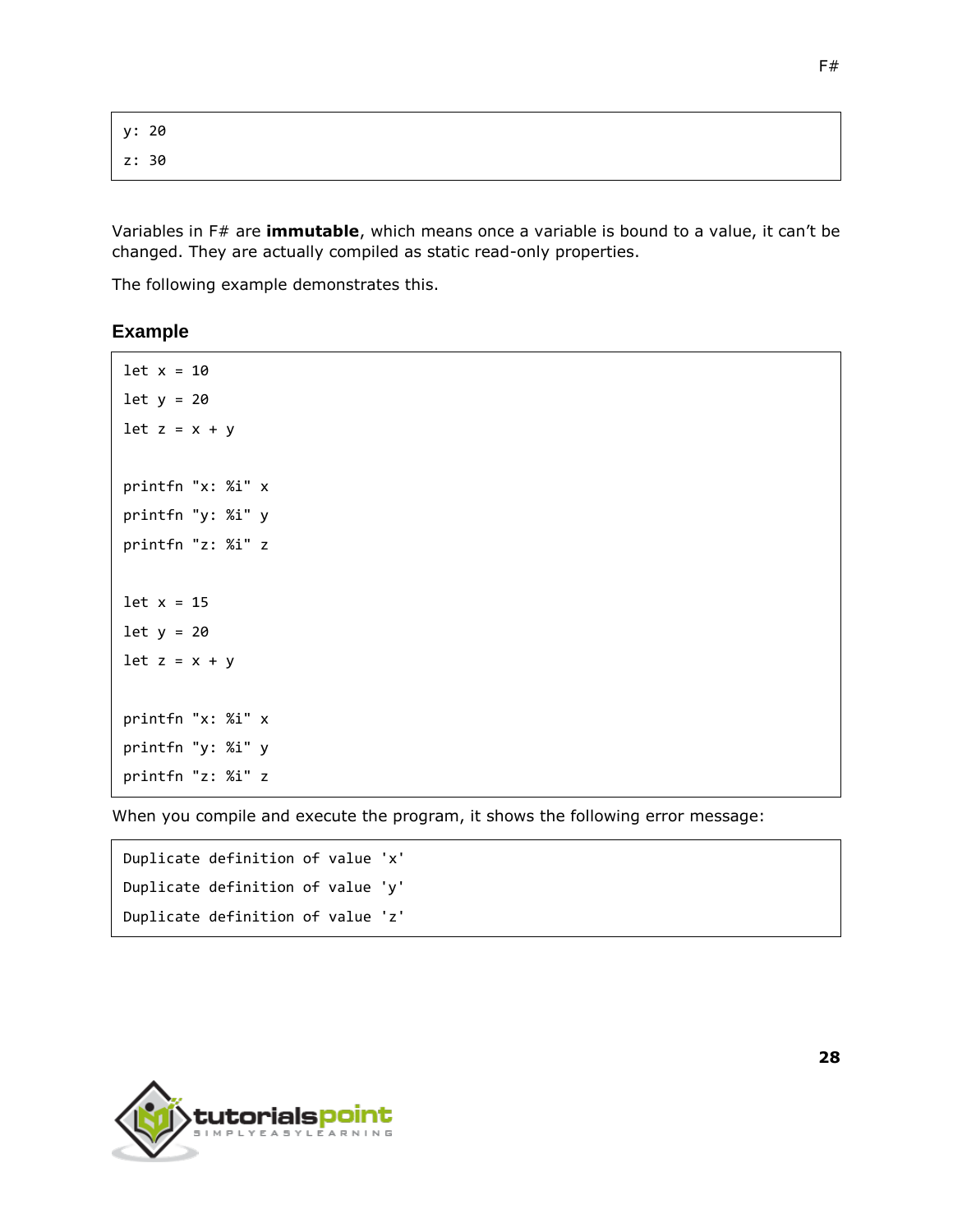## **Variable Definition with Type Declaration**

A variable definition tells the compiler where and how much storage for the variable should be created. A variable definition may specify a data type and contains a list of one or more variables of that type as shown in the following example.

#### **Example**

```
let x:int32 = 10let y:int32 = 20let z:int32 = x + yprintfn "x: %d" x
printfn "y: %d" y
printfn "z: %d" z
let p:float = 15.99
let q:float = 20.78let r:float = p + qprintfn "p: %g" p
printfn "q: %g" q
printfn "r: %g" r
```
When you compile and execute the program, it shows the following error message:

x: 10 y: 20 z: 30 p: 15.99 q: 20.78

r: 36.77

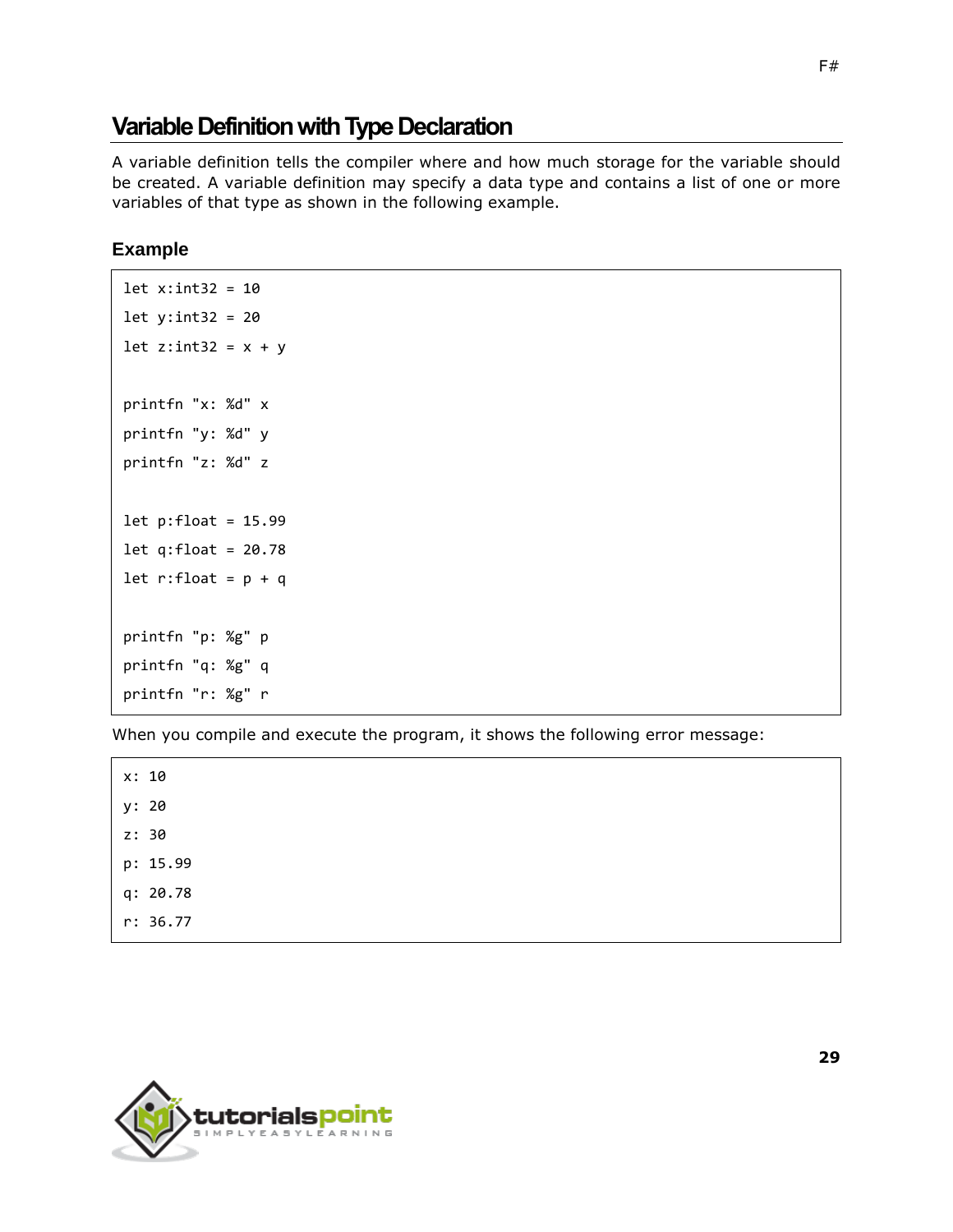## **Mutable Variables**

At times you need to change the values stored in a variable. To specify that there could be a change in the value of a declared and assigned variable, in later part of a program,  $F#$ provides the **mutable** keyword. You can declare and assign mutable variables using this keyword, whose values you will change.

The **mutable** keyword allows you to declare and assign values in a mutable variable.

You can assign some initial value to a mutable variable using the **let** keyword. However, to assign new subsequent value to it, you need to use the **<-** operator.

For example,

let mutable  $x = 10$  $x \leftarrow 15$ 

The following example will clear the concept:

#### **Example**

```
let mutable x = 10let y = 20let mutable z = x + yprintfn "Original Values:" 
printfn "x: %i" x
printfn "y: %i" y
printfn "z: %i" z
printfn "Let us change the value of x" 
printfn "Value of z will change too." 
x \leftarrow 15z \leftarrow x + yprintfn "New Values:" 
printfn "x: %i" x
printfn "y: %i" y
printfn "z: %i" z
```
When you compile and execute the program, it yields the following output:

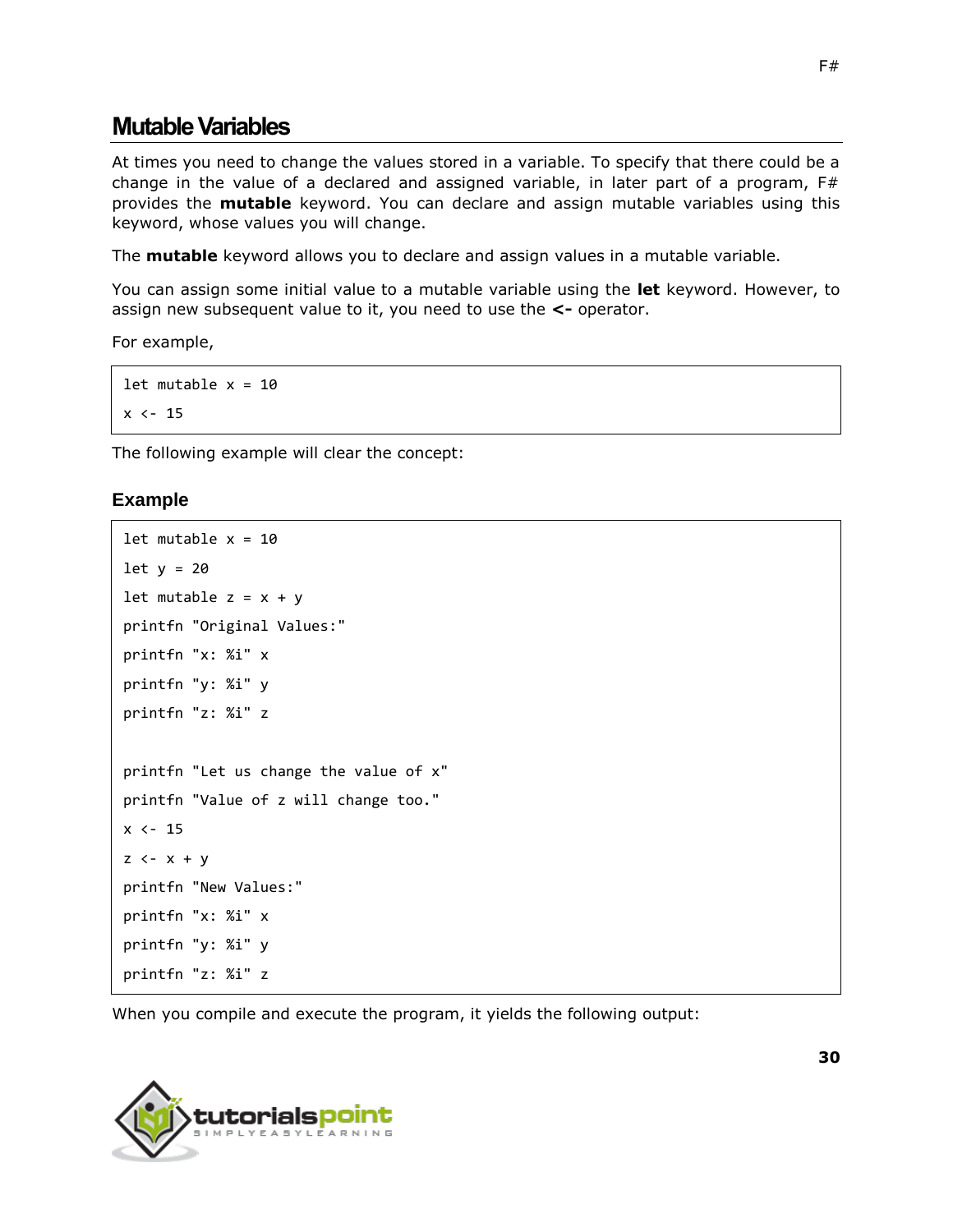Original Values: x: 10 y: 20 z: 30 Let us change the value of x Value of z will change too. New Values: x: 15 y: 20 z: 35

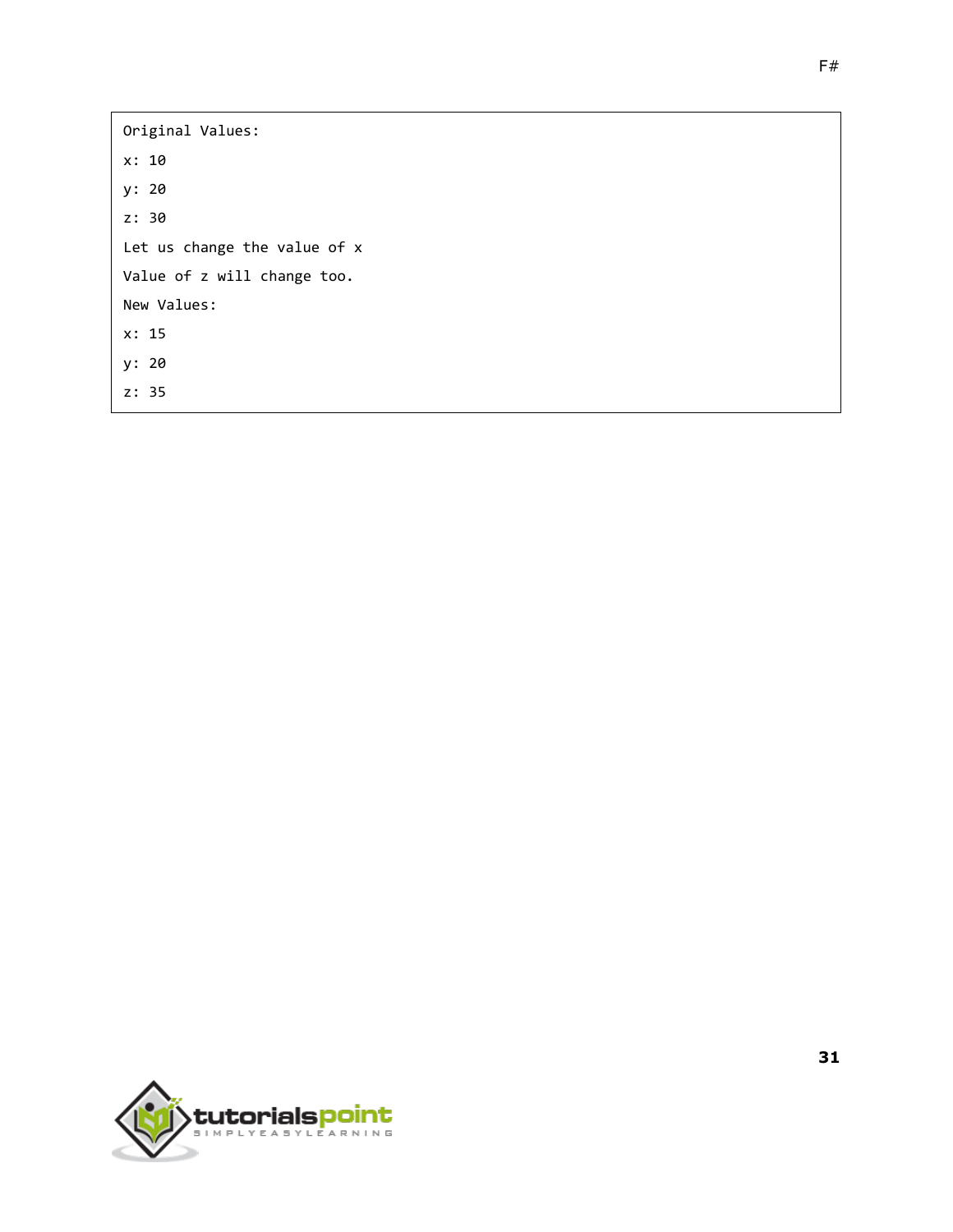## **7. F# – Operators**

An operator is a symbol that tells the compiler to perform specific mathematical or logical manipulations. F# is rich in built-in operators and provides the following types of operators:

- Arithmetic Operators
- Comparison Operators
- Boolean Operators
- Bitwise Operators

## **Arithmetic Operators**

The following table shows all the arithmetic operators supported by F# language. Assume variable A holds 10 and variable B holds 20 then:

| <b>Operator</b> | <b>Description</b>                                                    | <b>Example</b>                     |
|-----------------|-----------------------------------------------------------------------|------------------------------------|
| $\ddot{}$       | Adds two operands                                                     | $A + B$ will give 30               |
|                 | Subtracts second operand from the first                               | $A - B$ will give $-10$            |
| $\ast$          | Multiplies both operands                                              | $A * B$ will give 200              |
|                 | Divides numerator by de-numerator                                     | B / A will give 2                  |
| $\%$            | Modulus Operator and remainder of after an<br>integer division        | B % A will give 0                  |
| $***$           | Exponentiation Operator, raises an operand<br>to the power of another | $B***A$ will give 20 <sup>10</sup> |

#### **Example**

```
let a : int32 = 21
let b : int32 = 10
let mutable c = a + bprintfn "Line 1 - Value of c is %d" c 
c \leftarrow a - b;printfn "Line 2 - Value of c is %d" c
```
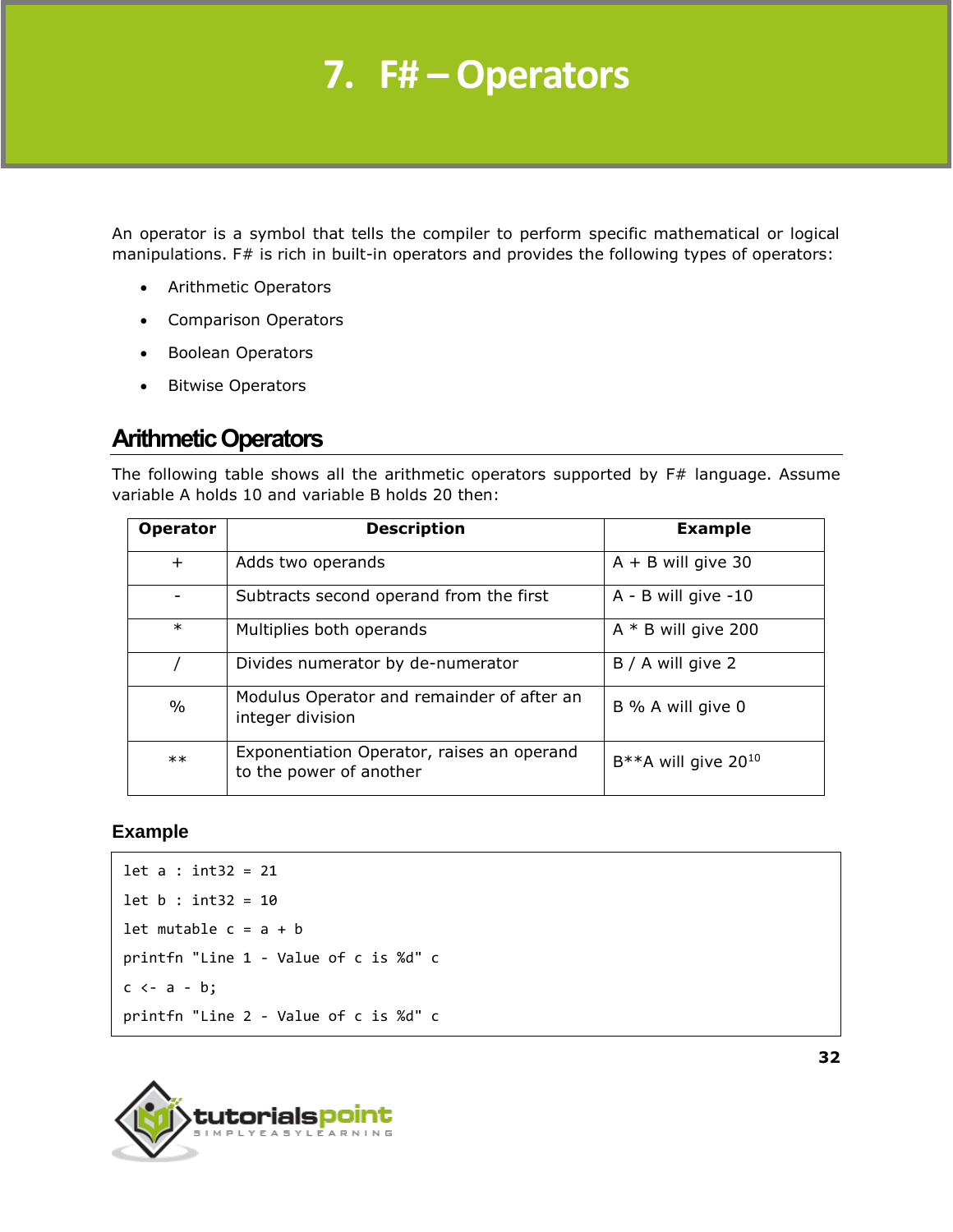```
c \leftarrow a * b;printfn "Line 3 - Value of c is %d" c 
c \leftarrow a / b;printfn "Line 4 - Value of c is %d" c 
c \leftarrow a \times b;printfn "Line 5 - Value of c is %d" c
```
Line 1 - Value of c is 31 Line 2 - Value of c is 11 Line 3 - Value of c is 210 Line 4 - Value of c is 2 Line 5 - Value of c is 1

## **Comparison Operators**

The following table shows all the comparison operators supported by F# language. These binary comparison operators are available for integral and floating-point types. These operators return values of type bool.

Assume variable A holds 10 and variable B holds 20, then:

| <b>Operator</b> | <b>Description</b>                                                                                                        | <b>Example</b>             |
|-----------------|---------------------------------------------------------------------------------------------------------------------------|----------------------------|
|                 | Checks if the values of two operands are equal or<br>not, if yes then condition becomes true.                             | $(A == B)$ is not<br>true. |
| $\leq$          | Checks if the values of two operands are equal or<br>not, if values are not equal then condition becomes<br>true.         | $(A \leq B)$ is true.      |
| $\geq$          | Checks if the value of left operand is greater than the<br>value of right operand, if yes then condition becomes<br>true. | $(A > B)$ is not true.     |
| $\prec$         | Checks if the value of left operand is less than the<br>value of right operand, if yes then condition becomes<br>true.    | $(A < B)$ is true.         |

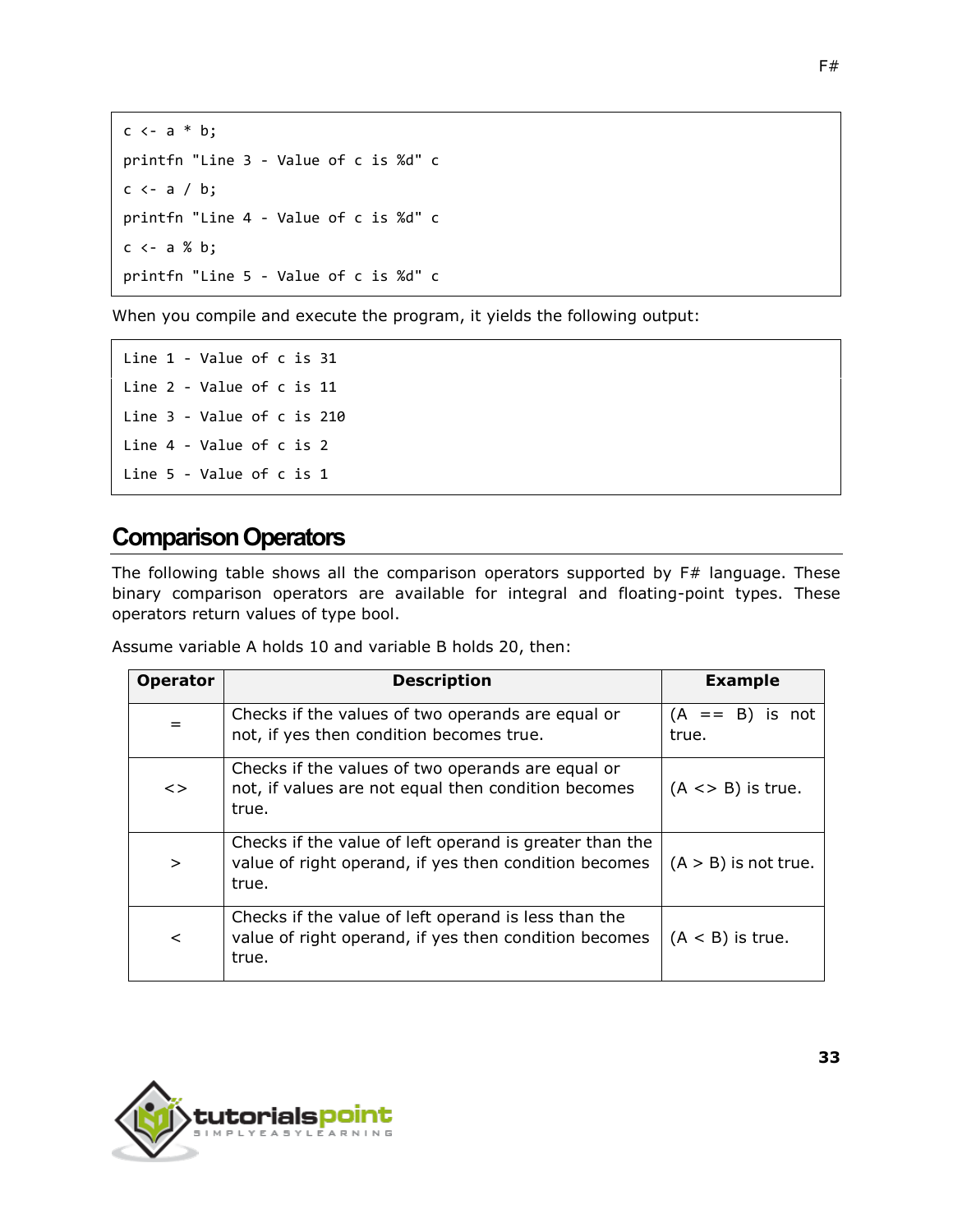| $>=$       | Checks if the value of left operand is greater than or<br>equal to the value of right operand, if yes then<br>condition becomes true. | $(A \ge B)$ is not<br>true. |
|------------|---------------------------------------------------------------------------------------------------------------------------------------|-----------------------------|
| $\leq$ $=$ | Checks if the value of left operand is less than or<br>equal to the value of right operand, if yes then<br>condition becomes true.    | $(A \leq B)$ is true.       |

#### **Example**

```
let mutable a : int32 = 21let mutable b : int32 = 10if (a = b) then
    printfn "Line 1 - a is equal to b" 
else
    printfn "Line 1 - a is not equal to b" 
if (a < b) then
    printfn "Line 2 - a is less than b" 
else
    printfn "Line 2 - a is not less than b" 
if (a > b) then
    printfn "Line 3 - a is greater than b" 
else
    printfn "Line 3 - a is not greater than b" 
(* Lets change value of a and b *)
a <- 5
b \le -20if (a \leq b) then
    printfn "Line 4 - a is either less than or equal to b"
else
    printfn "Line4 - a is a is greater than b"
```
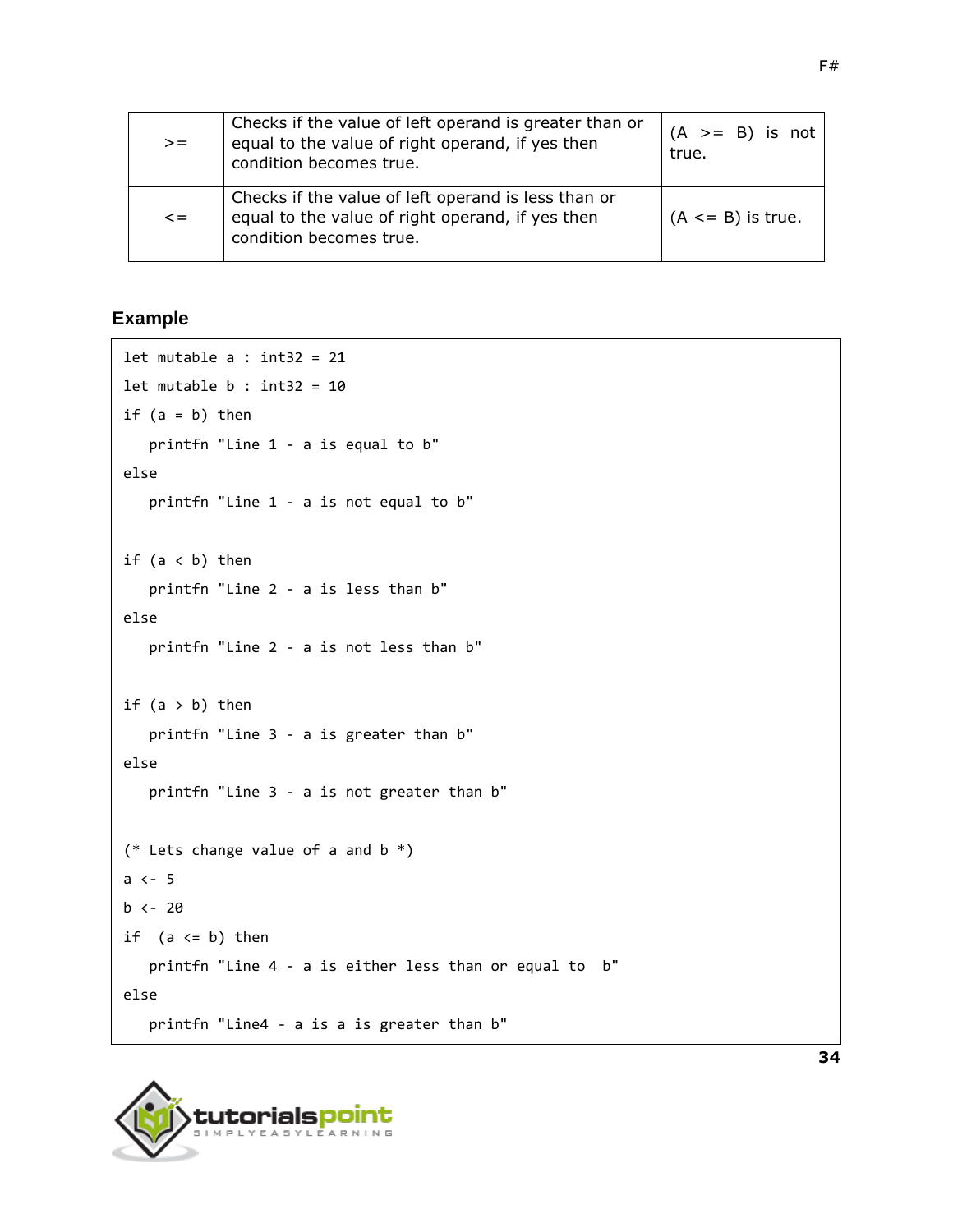Line 1 - a is not equal to b Line 2 - a is not less than b Line 3 - a is greater than b Line 4 - a is either less than or equal to b

## **Boolean Operators**

The following table shows all the Boolean operators supported by F# language. Assume variable A holds **true** and variable B holds **false**, then:

| <b>Operator</b>       | <b>Description</b>                                                                                                                                     | <b>Example</b>           |
|-----------------------|--------------------------------------------------------------------------------------------------------------------------------------------------------|--------------------------|
| &&                    | Called Boolean AND operator. If both the operands<br>are non-zero, then condition becomes true.                                                        | (A && B) is false.       |
| $\mathbf{\mathsf{H}}$ | Called Boolean OR Operator. If any of the two<br>operands is non-zero, then condition becomes true.                                                    | $(A \mid B)$ is true.    |
| not                   | Called Boolean NOT Operator. Use to reverses the<br>logical state of its operand. If a condition is true then<br>Logical NOT operator will make false. | not (A && B) is<br>true. |

#### **Example**

```
let mutable a : bool = true;
let mutable b : bool = true;
if ( a && b ) then
    printfn "Line 1 - Condition is true" 
else
     printfn "Line 1 - Condition is not true" 
if (a || b) then
    printfn "Line 2 - Condition is true" 
else
     printfn "Line 2 - Condition is not true"
```
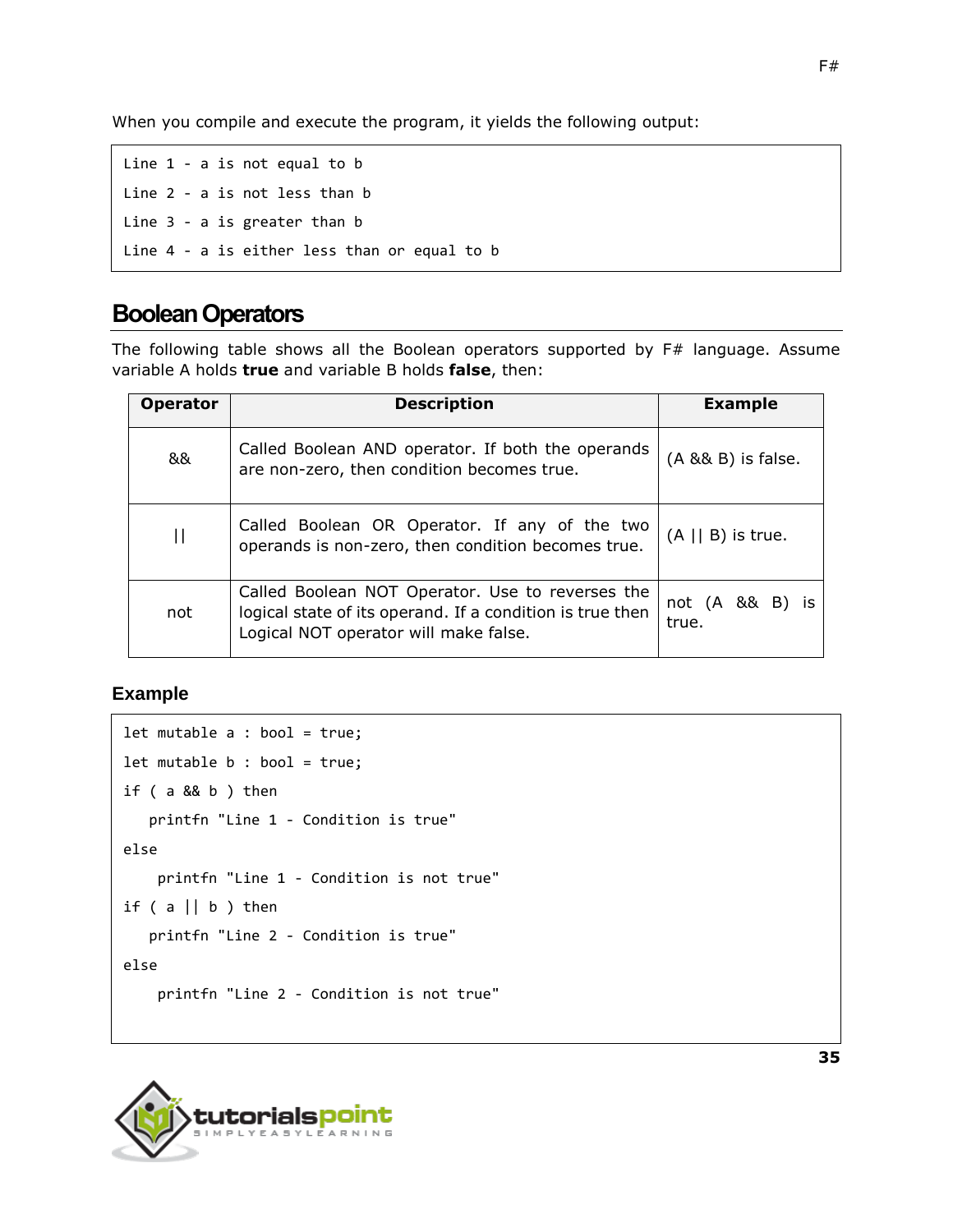```
(* lets change the value of a *)
a <- false
if ( a && b ) then
    printfn "Line 3 - Condition is true" 
else
     printfn "Line 3 - Condition is not true" 
if (a || b) then
    printfn "Line 4 - Condition is true" 
else
     printfn "Line 4 - Condition is not true"
```
Line 1 - Condition is true Line 2 - Condition is true Line 3 - Condition is not true Line 4 - Condition is true

### **Bitwise Operators**

Bitwise operators work on bits and perform bit-by-bit operation. The truth tables for &&& (bitwise AND),  $|||$  (bitwise OR), and  $\wedge \wedge \wedge$  (bitwise exclusive OR) are as follows:

|  | p &&& q | $p$     $q$ | $p \wedge \wedge \wedge q$ |
|--|---------|-------------|----------------------------|
|  |         |             |                            |
|  |         |             |                            |
|  |         |             |                            |
|  |         |             |                            |

Assume if  $A = 60$ ; and  $B = 13$ ; now in binary format they will be as follows:

 $A = 00111100$ 

 $B = 0000 1101$ 

-----------------

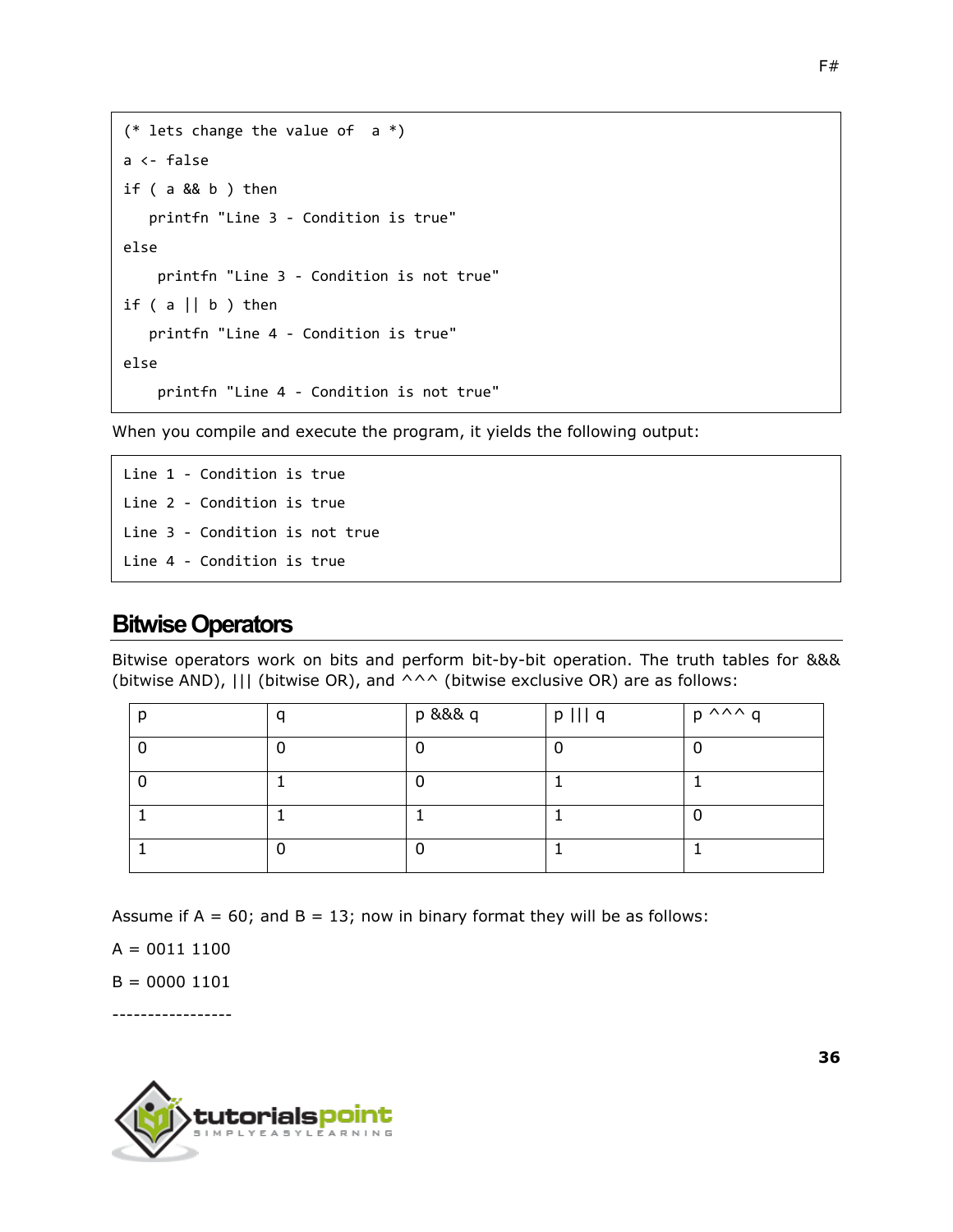A&&&B = 0000 1100

A|||B = 0011 1101

 $A^{\wedge \wedge \wedge}B = 0011 0001$ 

 $\sim \sim \sim A$  = 1100 0011

The Bitwise operators supported by F# language are listed in the following table. Assume variable A holds 60 and variable B holds 13, then:

| <b>Operator</b>        | <b>Description</b>                                                                                                                 | <b>Example</b>                                                                       |
|------------------------|------------------------------------------------------------------------------------------------------------------------------------|--------------------------------------------------------------------------------------|
| &&&                    | Binary AND Operator copies a bit to<br>the result if it exists in both operands.                                                   | (A &&& B) will give 12, which is<br>0000 1100                                        |
| Ш                      | Binary OR Operator copies a bit if it<br>exists in either operand.                                                                 | $(A    B)$ will give 61, which is<br>0011 1101                                       |
| $\wedge \wedge \wedge$ | Binary XOR Operator copies the bit if it<br>is set in one operand but not both.                                                    | $(A \wedge^A \wedge B)$ will give 49, which<br>is 0011 0001                          |
| $\sim\sim\sim$         | Binary Ones Complement Operator is<br>unary and has the effect of 'flipping'<br>bits.                                              | $(\sim \sim \sim A)$ will give -61, which is<br>1100 0011 in 2's complement<br>form. |
| <<                     | Binary Left Shift Operator. The left<br>operands value is moved left by the<br>number of bits specified by the right<br>operand.   | A $<<$ 2 will give 240 which is<br>1111 0000                                         |
| >>                     | Binary Right Shift Operator. The left<br>operands value is moved right by the<br>number of bits specified by the right<br>operand. | A $>>$ 2 will give 15 which is<br>0000 1111                                          |

#### **Example**

```
let a : int32 = 60 // 60 = 0011 1100
let b : int32 = 13 // 13 = 0000 1101
let mutable c : int32 = 0c <- a &&& b // 12 = 0000 1100
printfn "Line 1 - Value of c is %d" c
```


**37**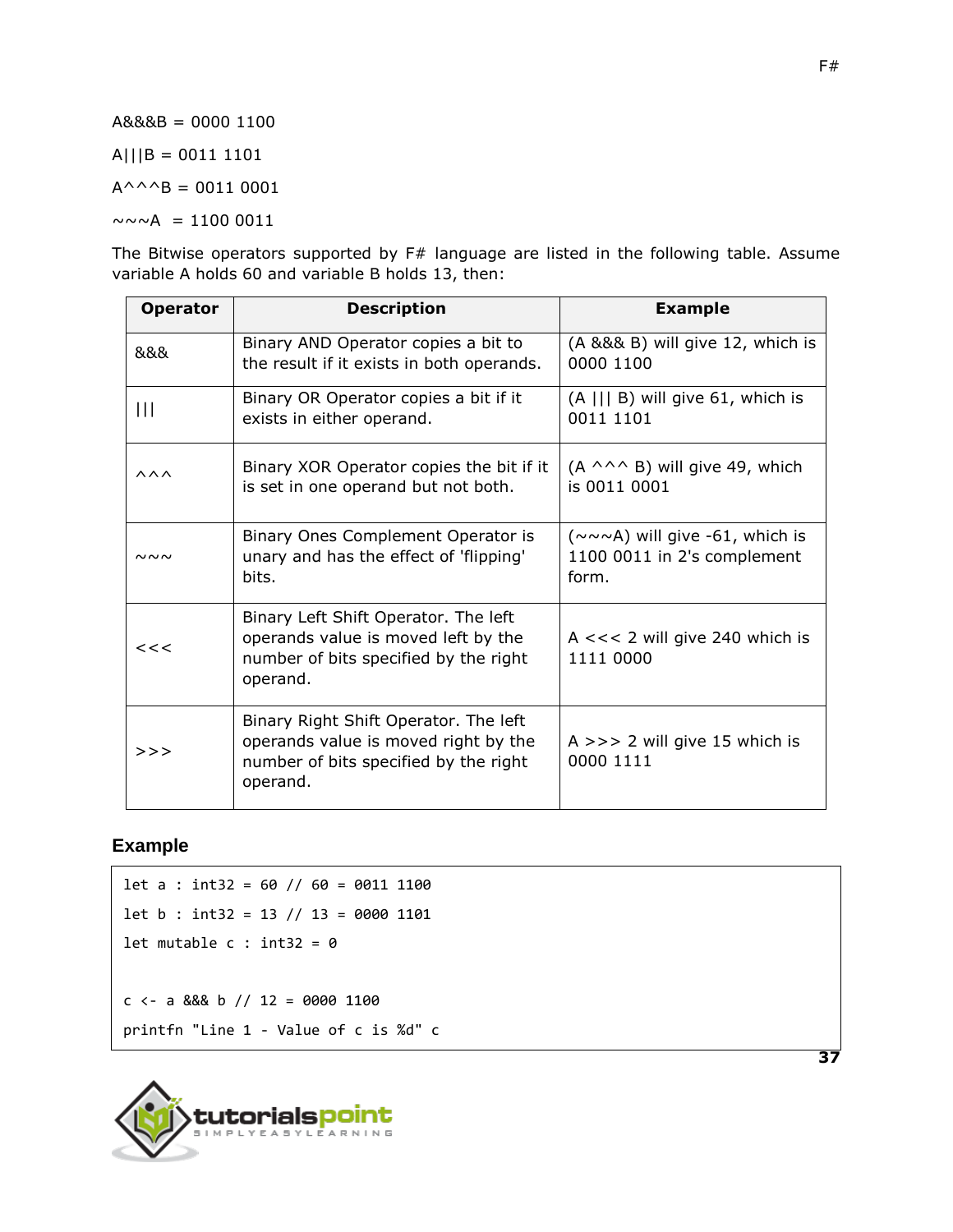```
c <- a ||| b // 61 = 0011 1101
printfn "Line 2 - Value of c is %d" c
c <- a ^^^ b // 49 = 0011 0001
printfn "Line 3 - Value of c is %d" c
c <- ~~~a // -61 = 1100 0011
printfn "Line 4 - Value of c is %d" c
c \leftarrow a \leftarrow 2 // 240 = 1111 0000printfn "Line 5 - Value of c is %d" c
c <- a >>> 2 // 15 = 0000 1111
printfn "Line 6 - Value of c is %d" c
```
Line 1 - Value of c is 12 Line 2 - Value of c is 61 Line 3 - Value of c is 49 Line 4 - Value of c is 49 Line 5 - Value of c is 240 Line 6 - Value of c is 15



**38**